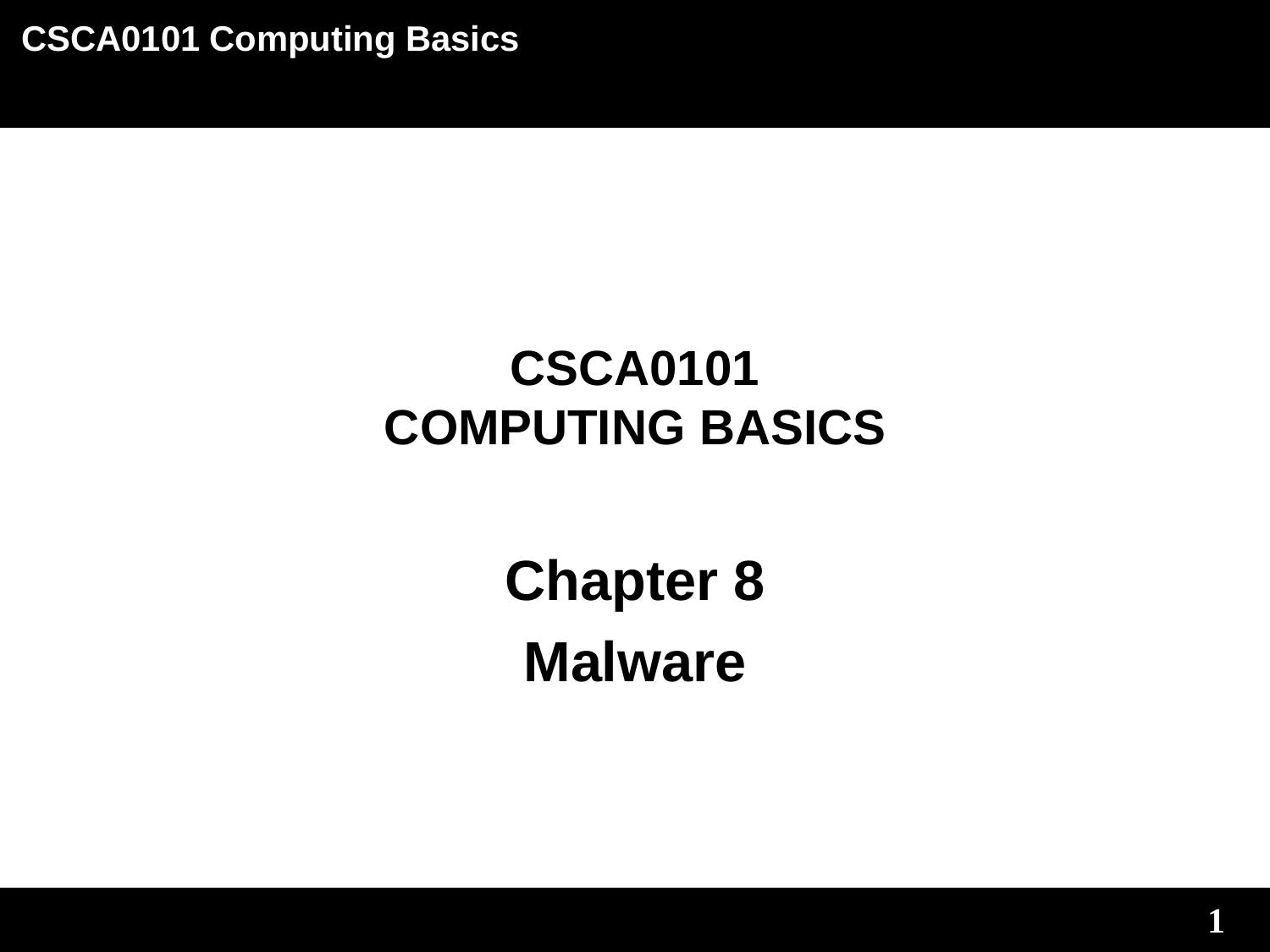- 1. Malware
- 2. Usage of Malware
- 3. Types of Malware
- 4. How Malware Spreads?
- 5. How Can You Protect Computer?
- 6. Symptoms
- 7. Anti-Malware Program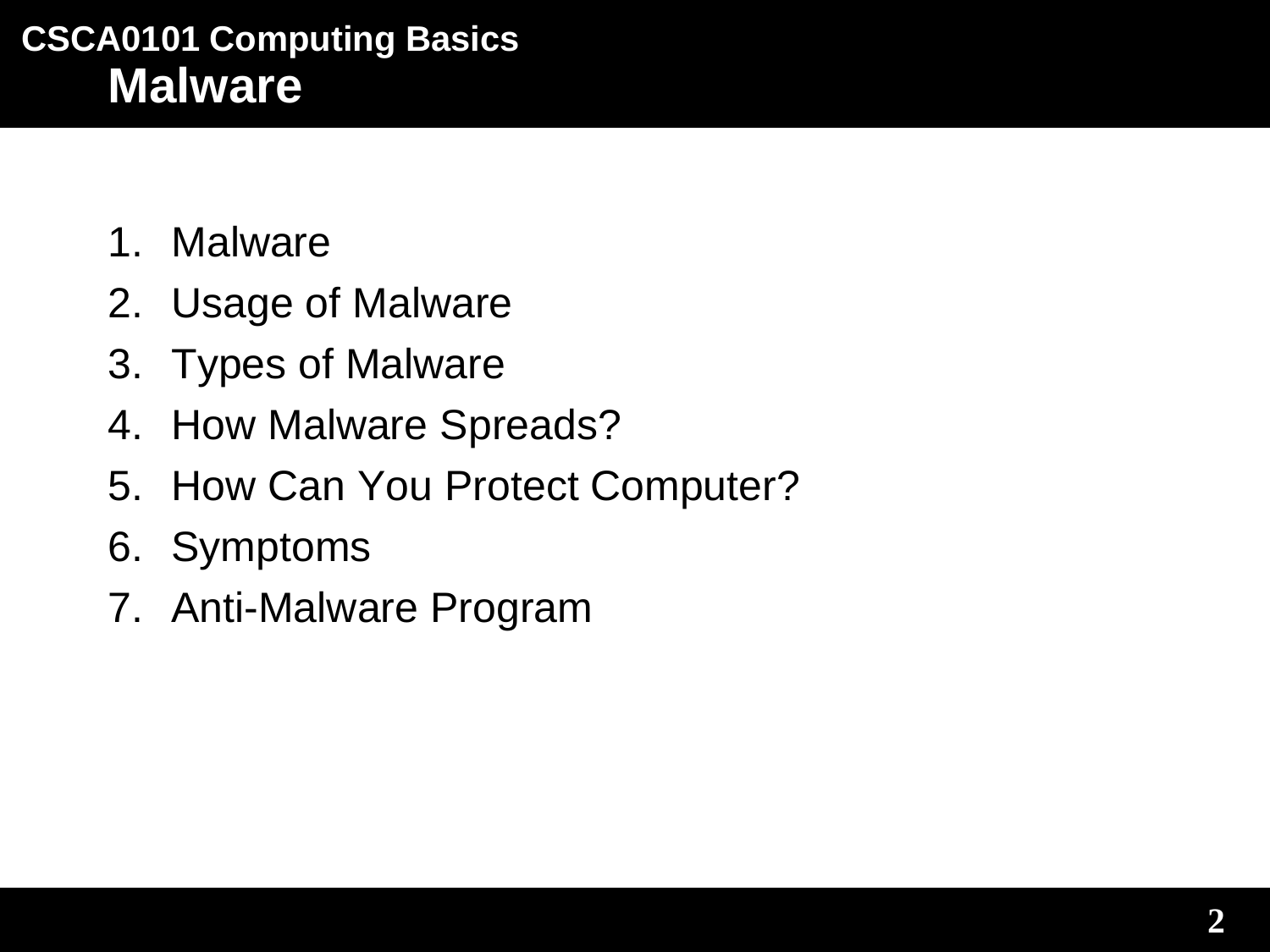### **Malware**

- Short for *malicious software.*
- A is software used or created to **disrupt computer operation, gather sensitive information, or gain access to private computer systems**.
- It can appear in the form of code, scripts, active content, and other software.
- 'Malware' is a general term used to refer to a variety of forms of hostile, intrusive, or annoying software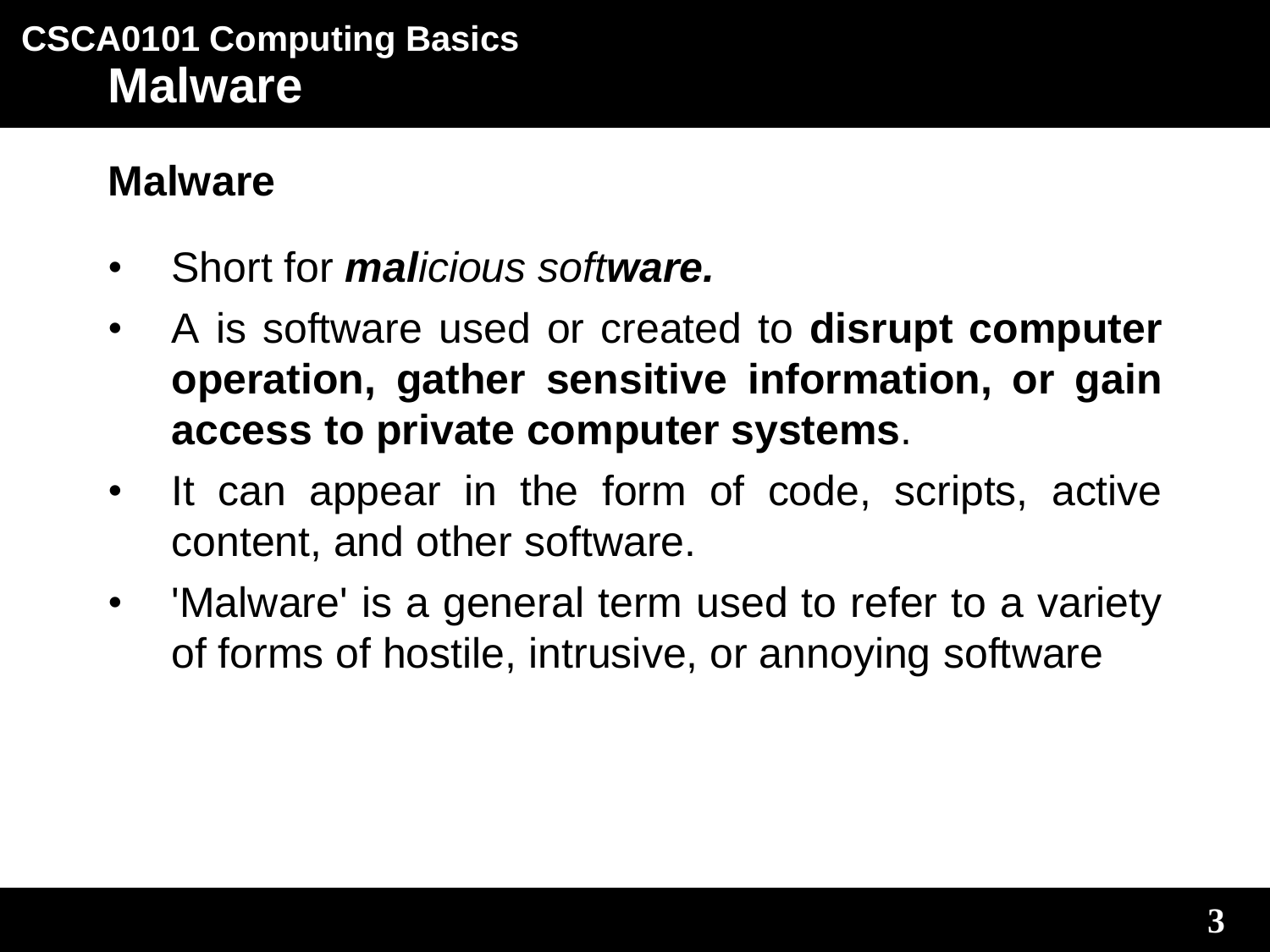#### **Usage of Malware**

- Many early infectious programs, including the first Internet Worm, were written as experiments or pranks.
- Today, malware is used primarily to steal sensitive personal, financial, or business information for the benefit of others.
- Malware is sometimes used broadly against government or corporate websites to gather guarded information, or to disrupt their operation in general.
- However, malware is often used against individuals to gain personal information such as social security numbers, bank or credit card numbers, and so on.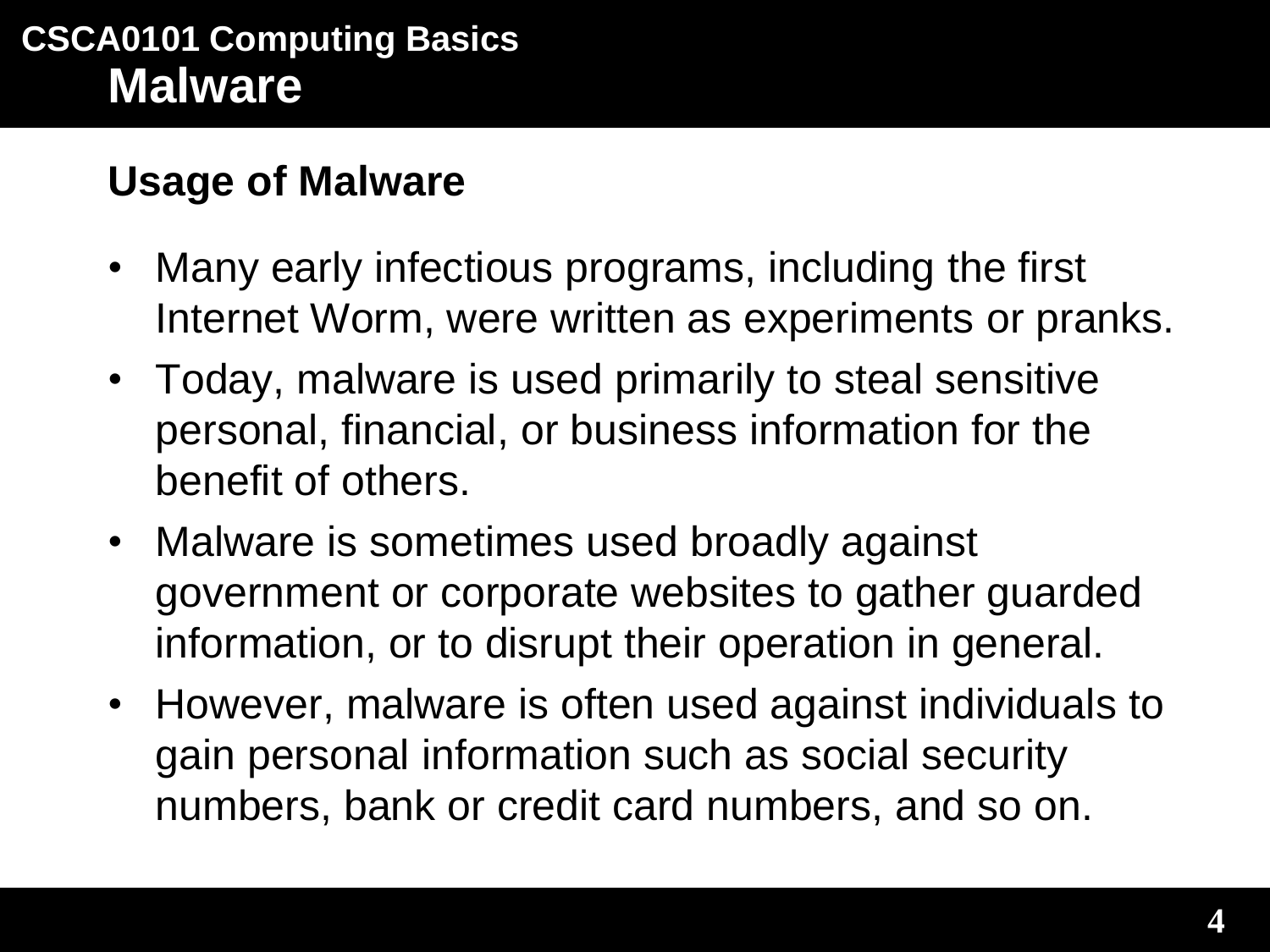### **Types of Malware**

- **Viruses**
- Trojan horses
- Worms
- **Spyware**
- Zombie
- **Phishing**
- **Spam**
- **Adware**
- Ransomware

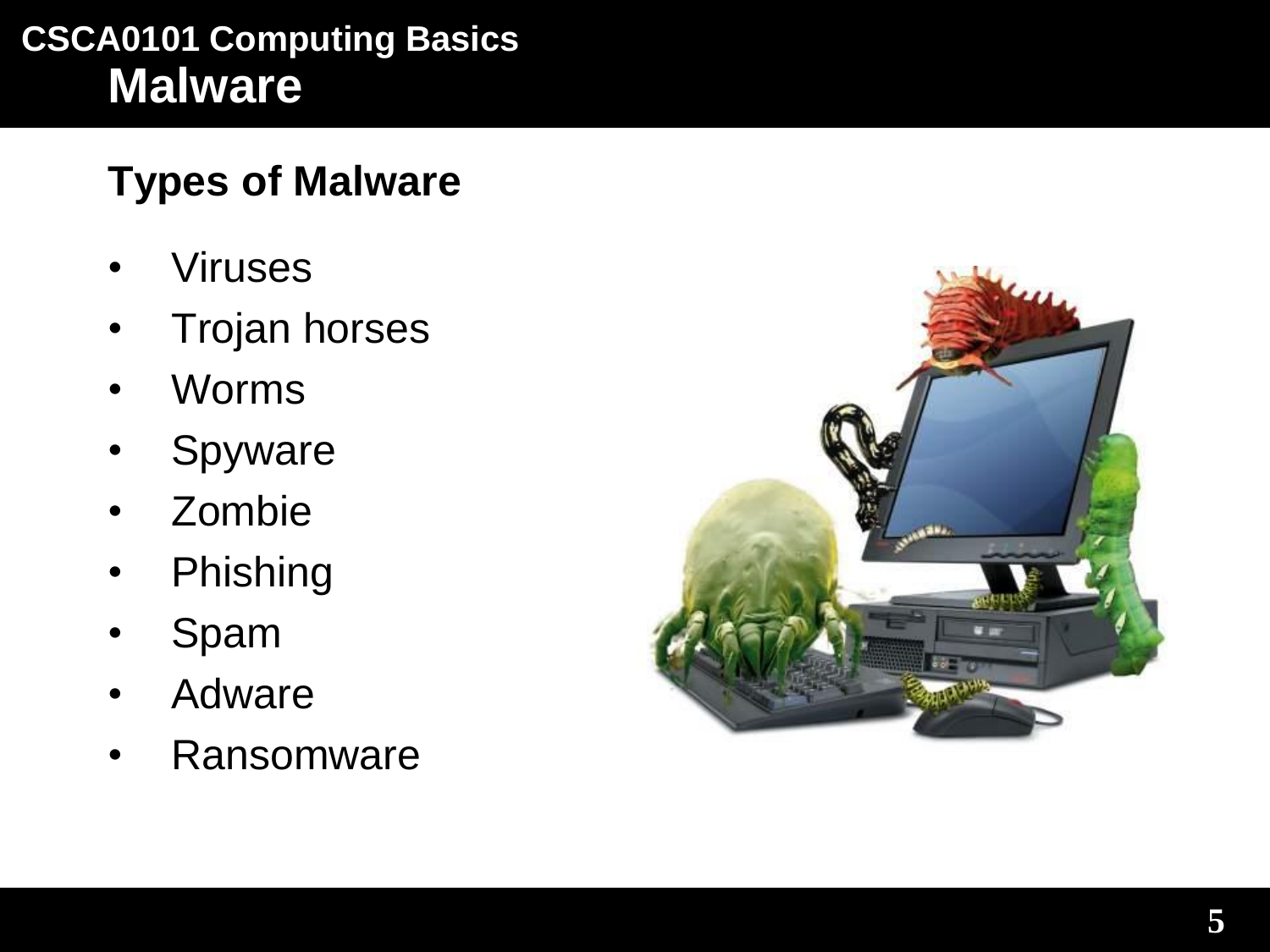### **Viruses**

- A program or piece of code that is loaded onto your computer without your knowledge and runs against your wishes.
- Viruses can also replicate themselves.
- All computer viruses are manmade.
- Viruses copy themselves to other disks to spread to other computers.
- They can be merely annoying or they can be vastly destructive to your files.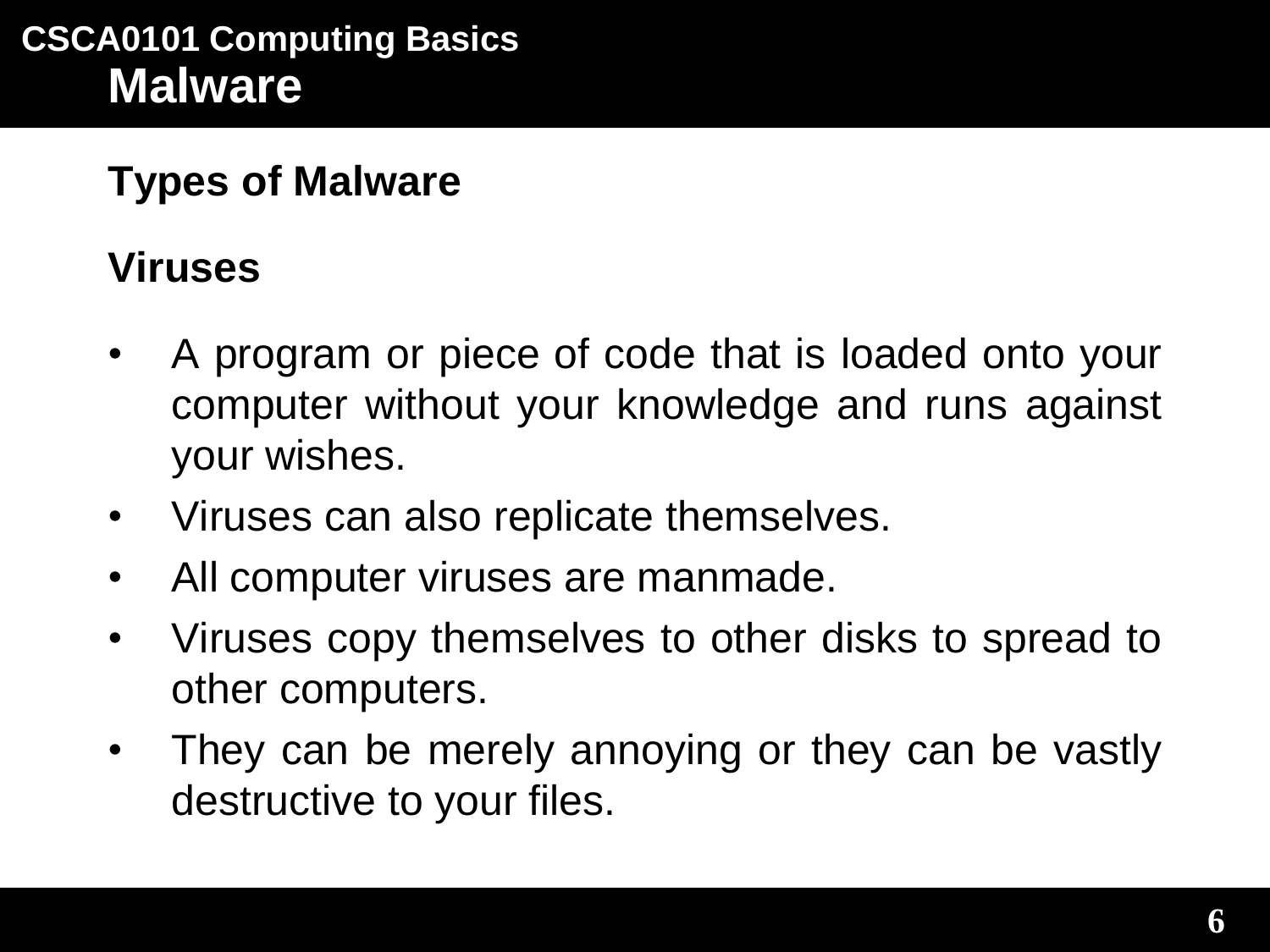**Types of Malware**

## **Viruses**

- Examples of computer viruses are:
	- Macro virus
	- Boot virus
	- Logic Bomb virus
	- Directory virus
	- Resident virus

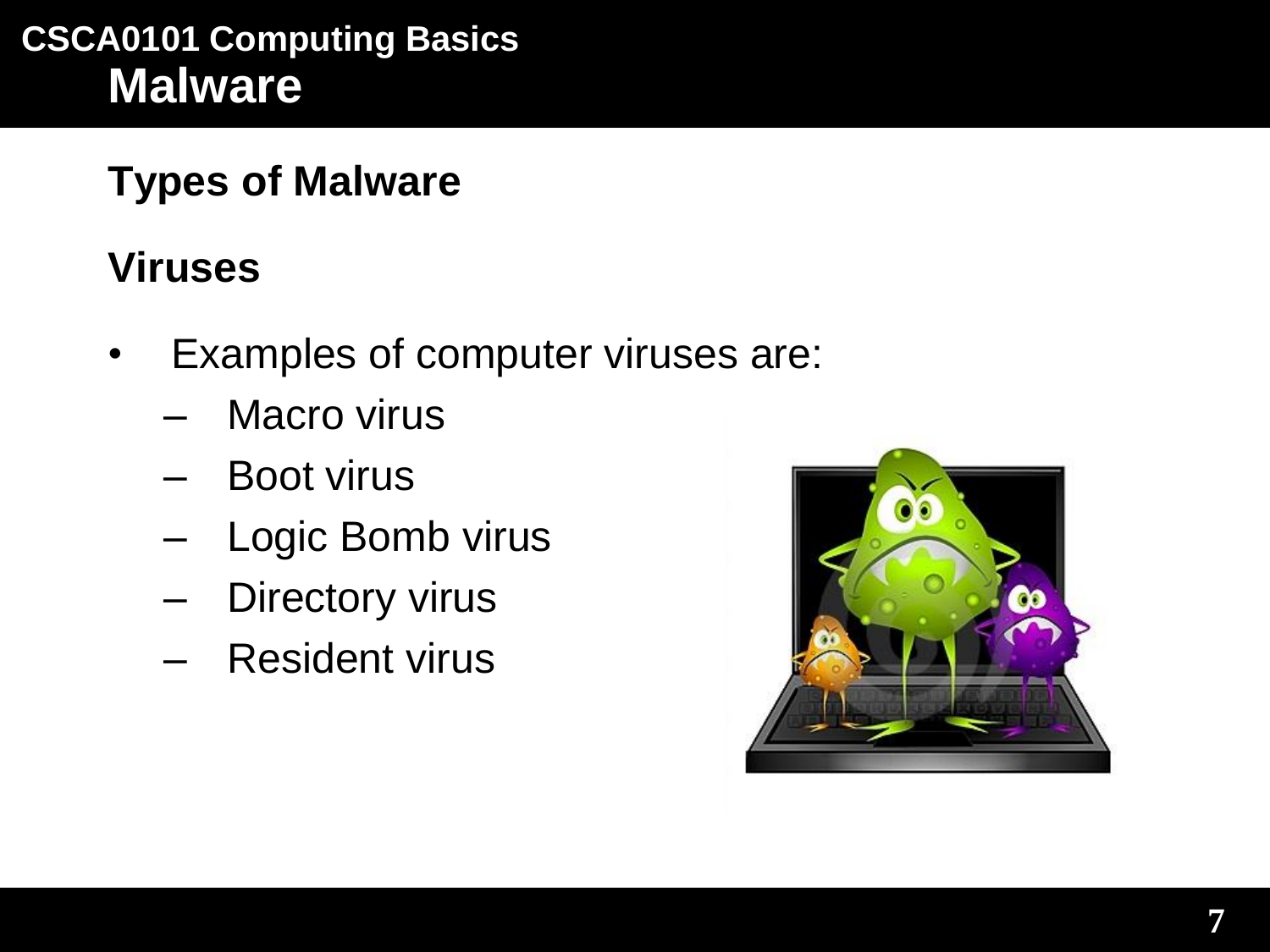### **Trojan Horses**

- A Trojan Horse program has the appearance of having a useful and desired function.
- A Trojan Horse neither replicates nor copies itself, but causes damage or compromises the security of the computer.
- A Trojan Horse must be sent by someone or carried by another program and may arrive in the form of a joke program or software of some sort.
- These are often used to capture your logins and passwords.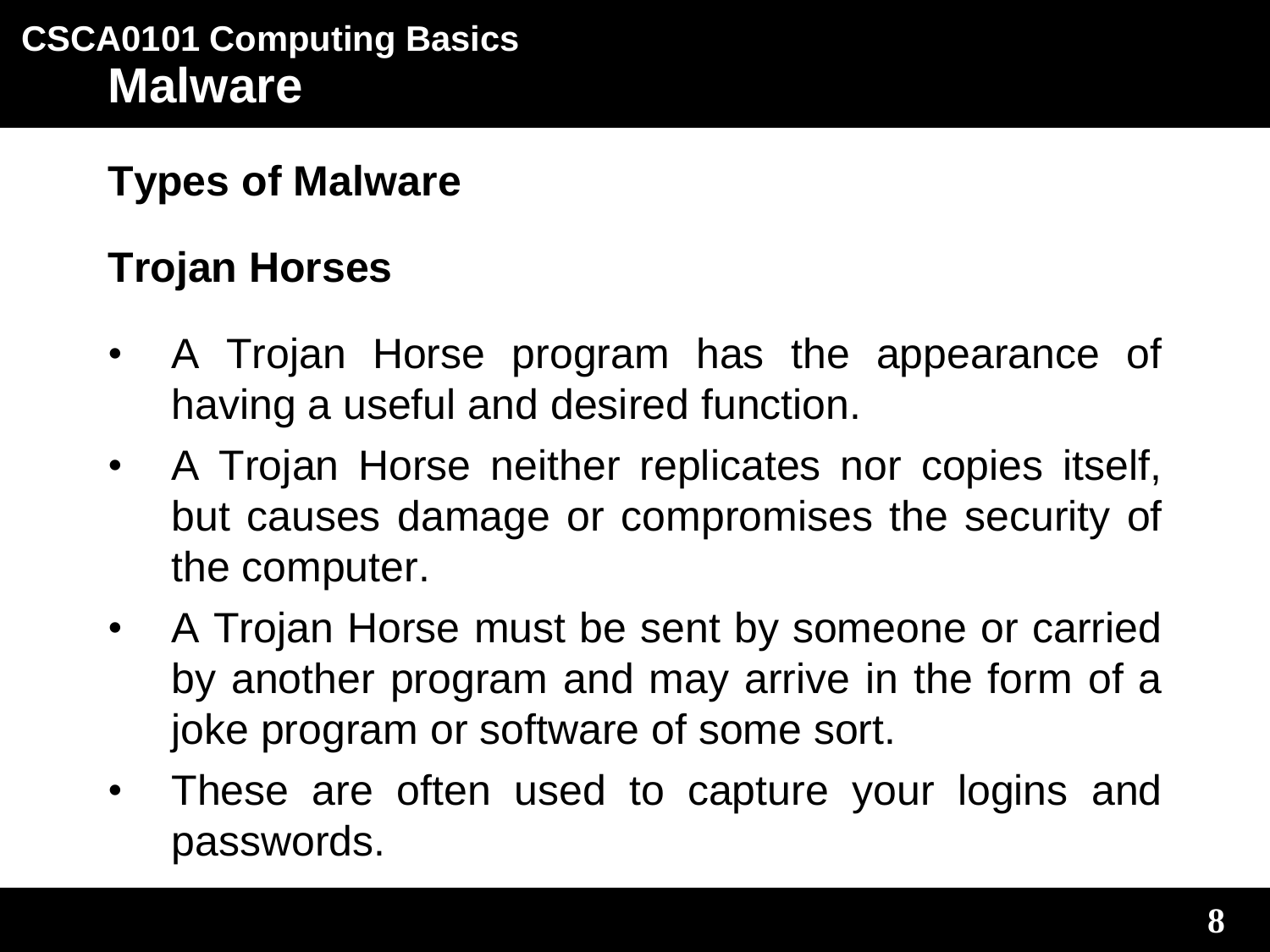### **Types of Malware**

### **Example of Trojan Horses**

- Remote access Trojans (RATs)
- Backdoor Trojans (backdoors)
- IRC Trojans (IRCbots)
- Keylogging Trojans.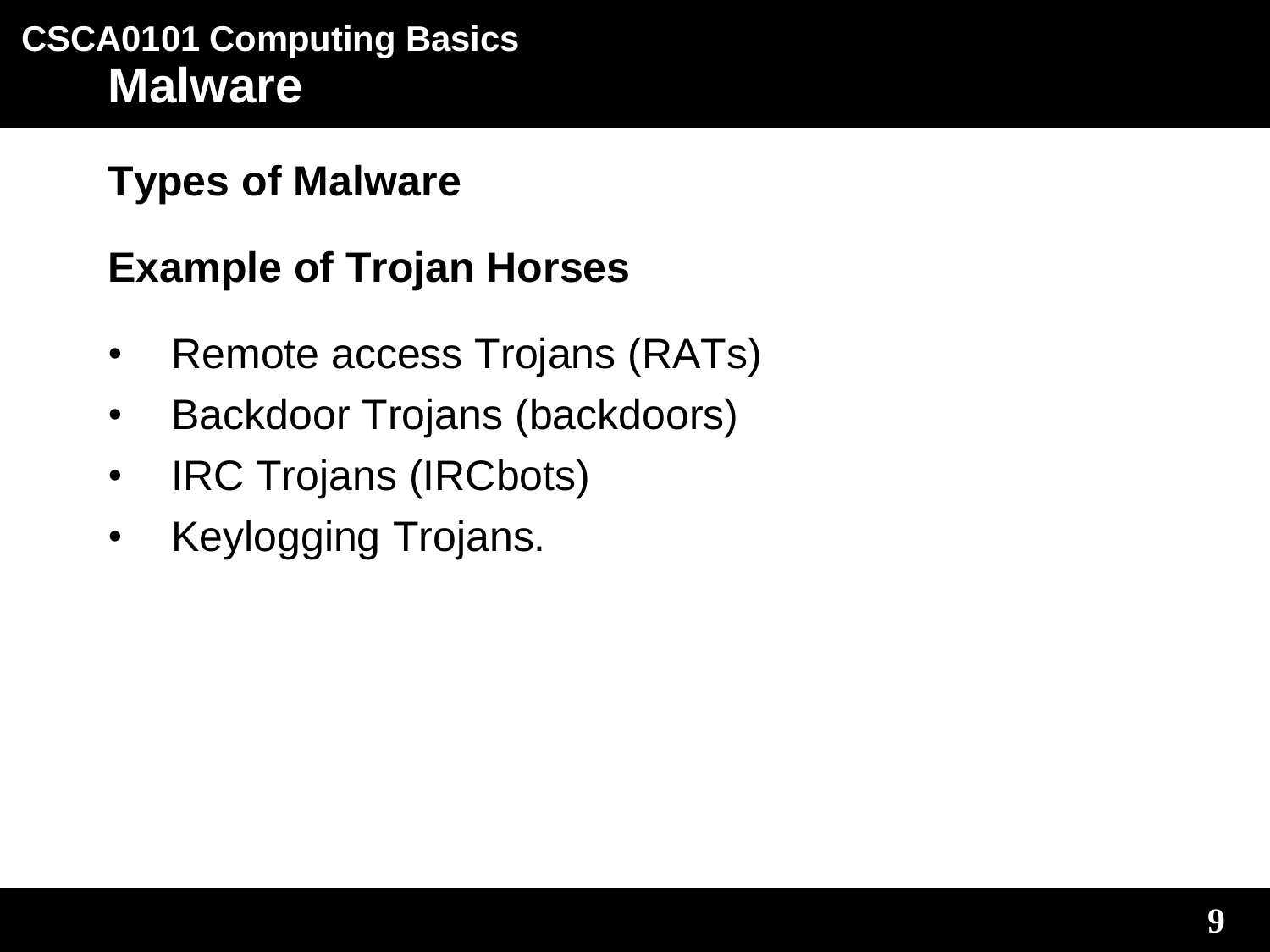### **Worms**

- A computer worm is a self-replicating computer program.
- It uses a network to send copies of itself to other nodes (computers on the network) and it may do so without any user intervention.
- It does not need to attach itself to an existing program.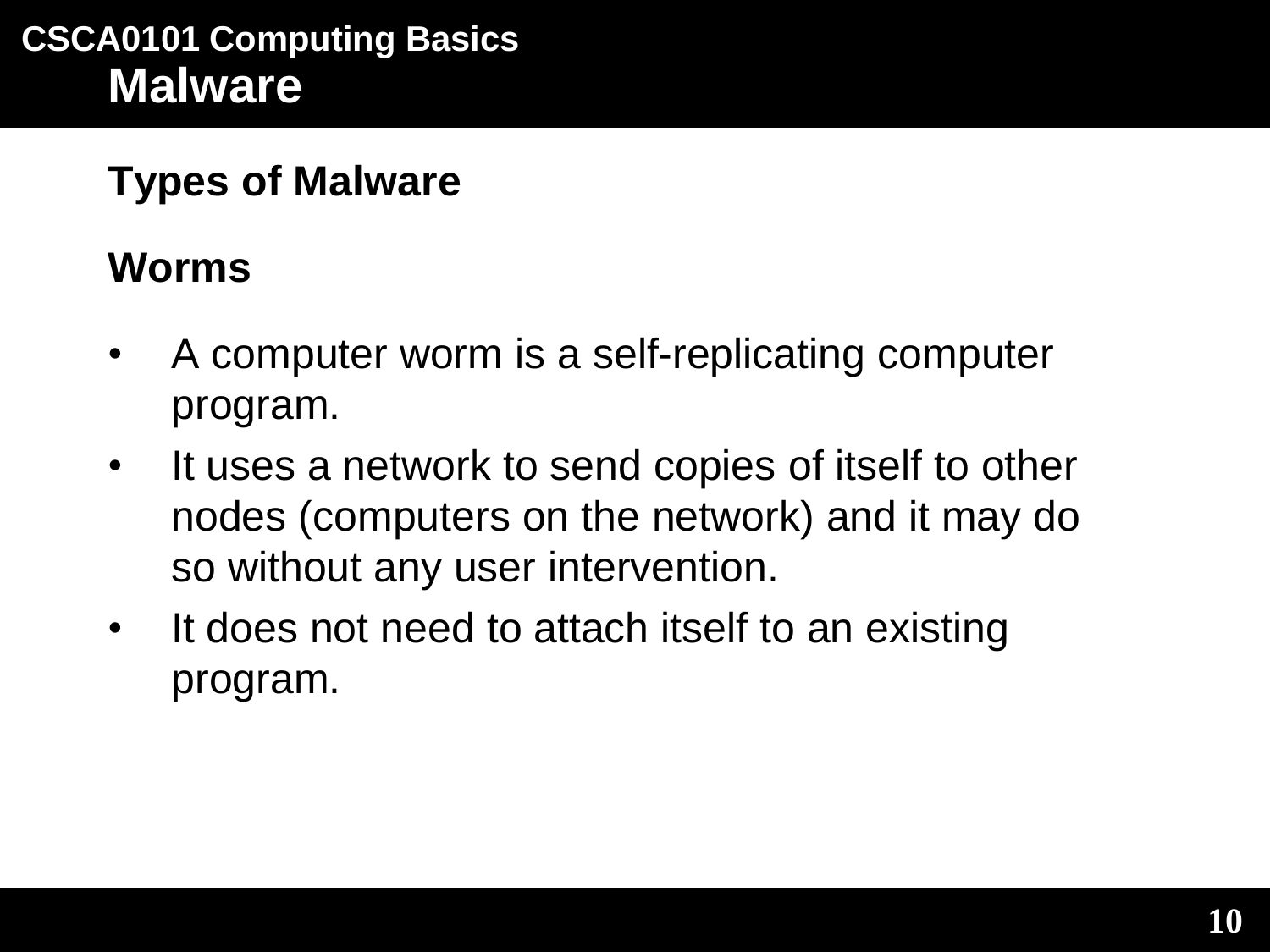# **Spyware**

- **Spyware** is a type of malware installed on computers that collects information about users without their knowledge.
- The presence of spyware is typically hidden from the user and can be difficult to detect.
- Spyware programs lurk on your computer to steal important information, like your passwords and logins and other personal identification information and then send it off to someone else.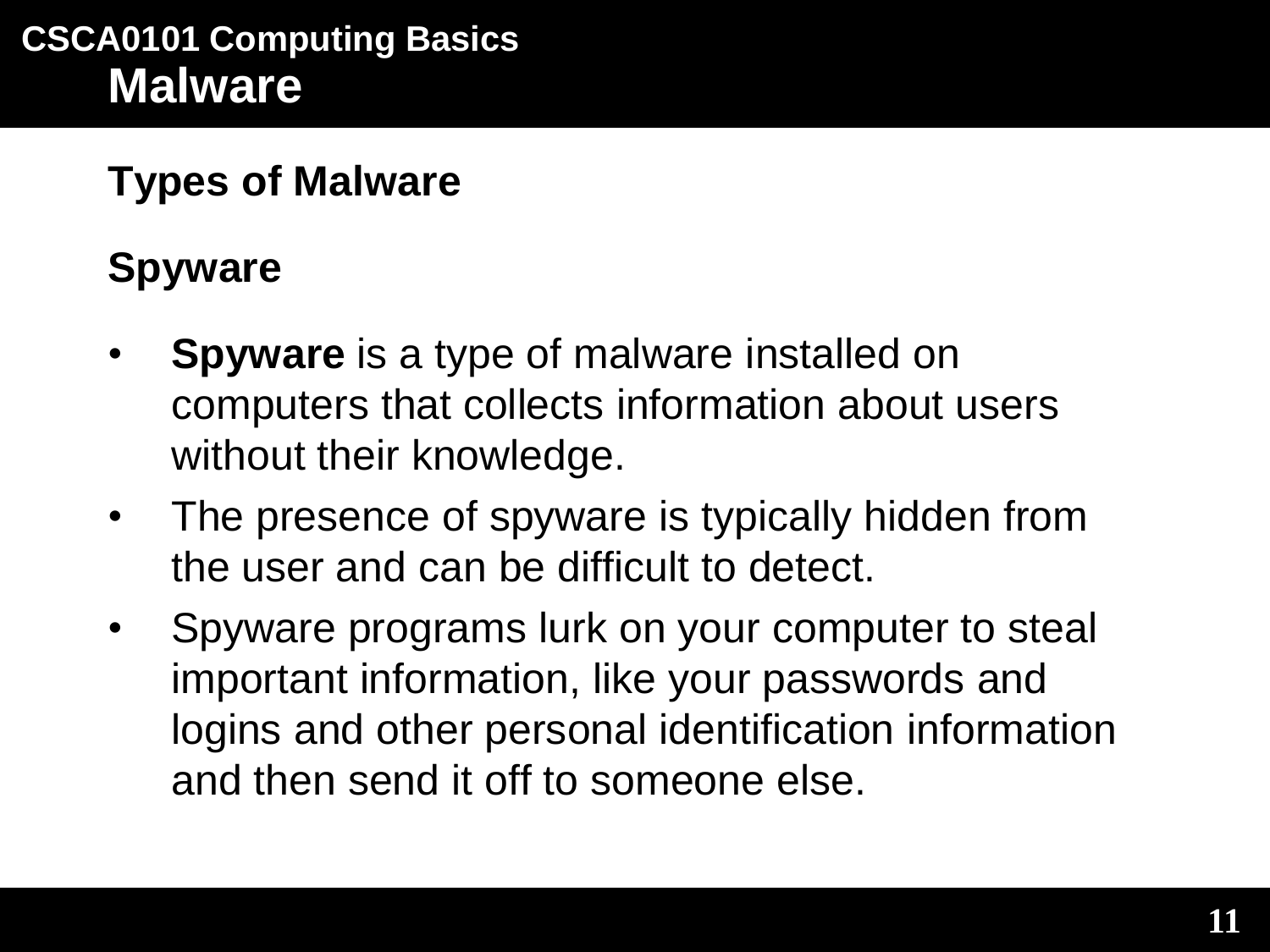### **Types of Malware**

### **Zombie**

• **Zombie** programs take control of your computer and use it and its Internet connection to attack other computers or networks or to perform other criminal activities.

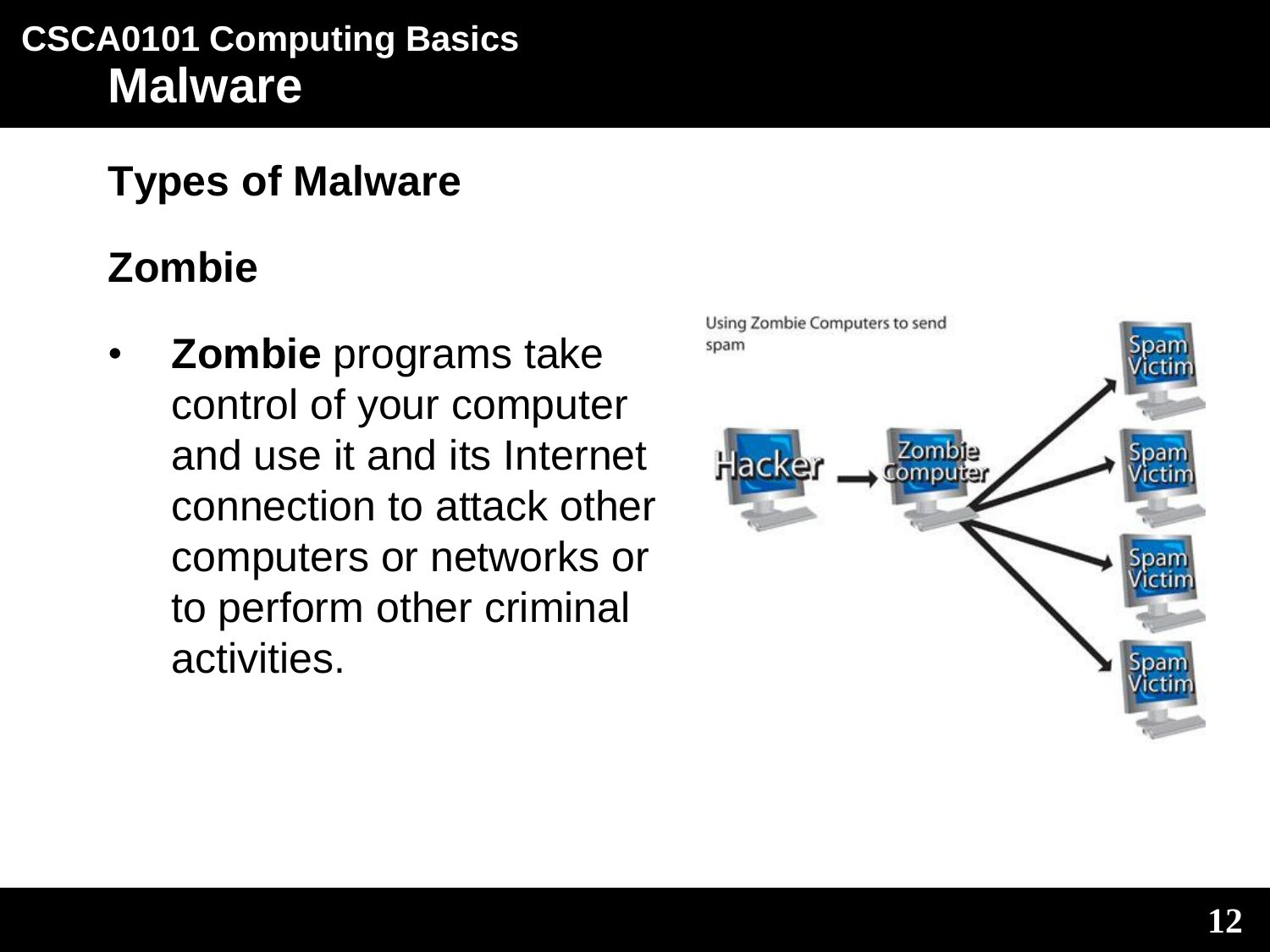# **Phishing**

- Phishing (pronounced like the word 'fishing') is a message that tries to trick you into providing information like your social security number or bank account information or logon and password for a web site.
- The message may claim that if you do not click on the link in the message and log onto a financial web site that your account will be blocked, or some other disaster.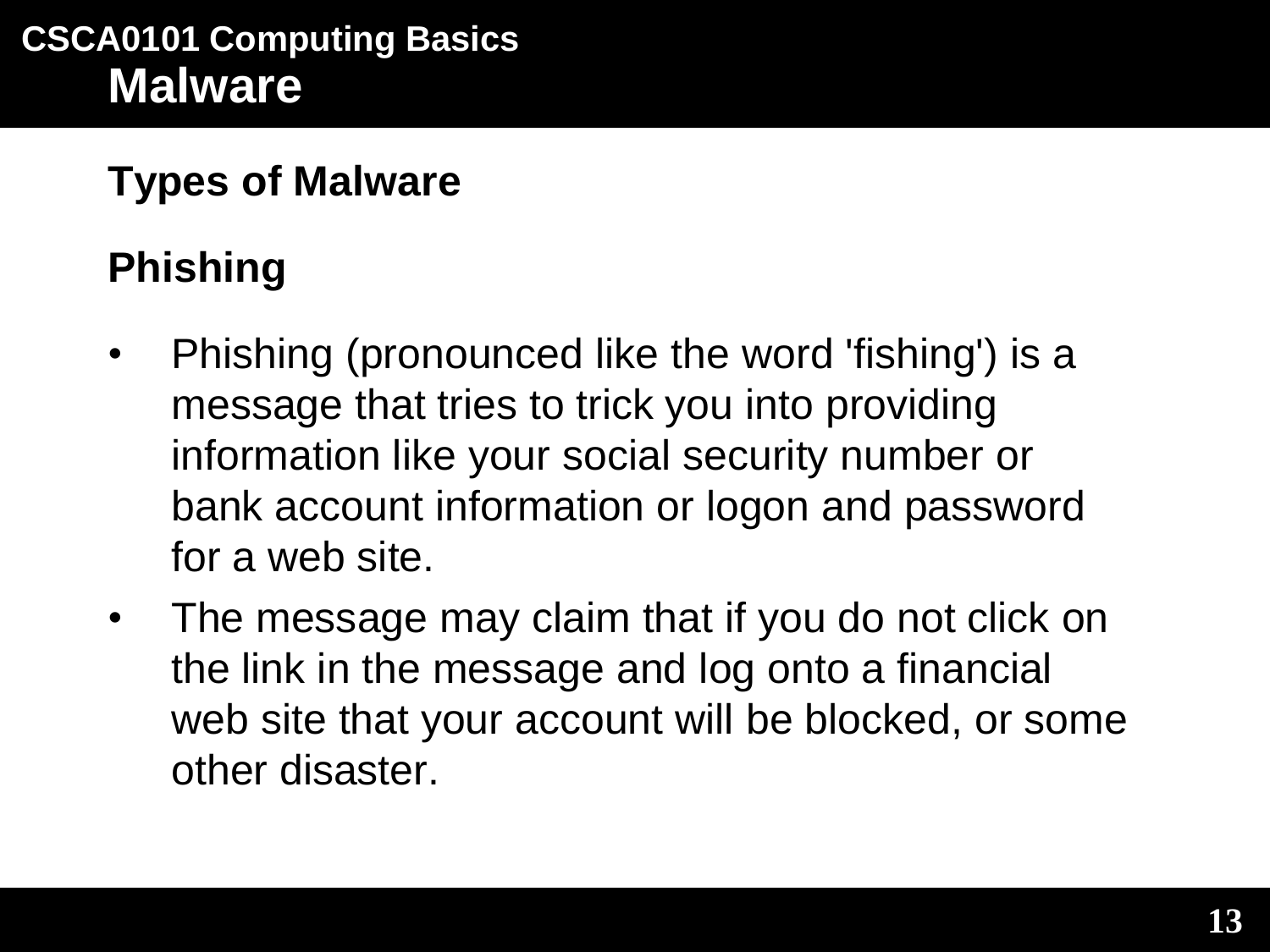### **Types of Malware**

# **Phishing**

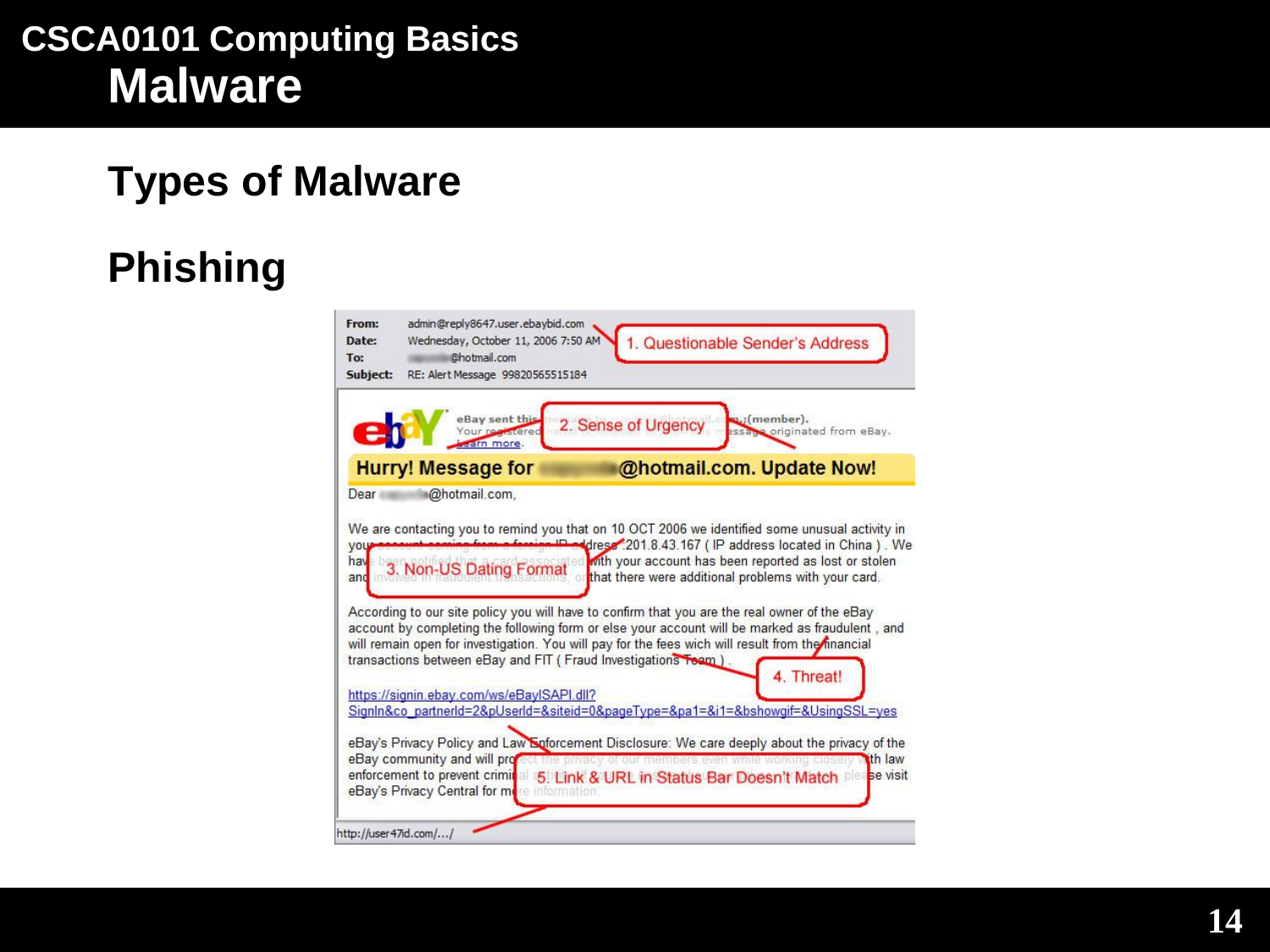# **Spam**

- Spam is email that you did not request and do not want.
- One person's spam is another's useful newsletter or sale ad.
- Spam is a common way to spread viruses, trojans, and the like.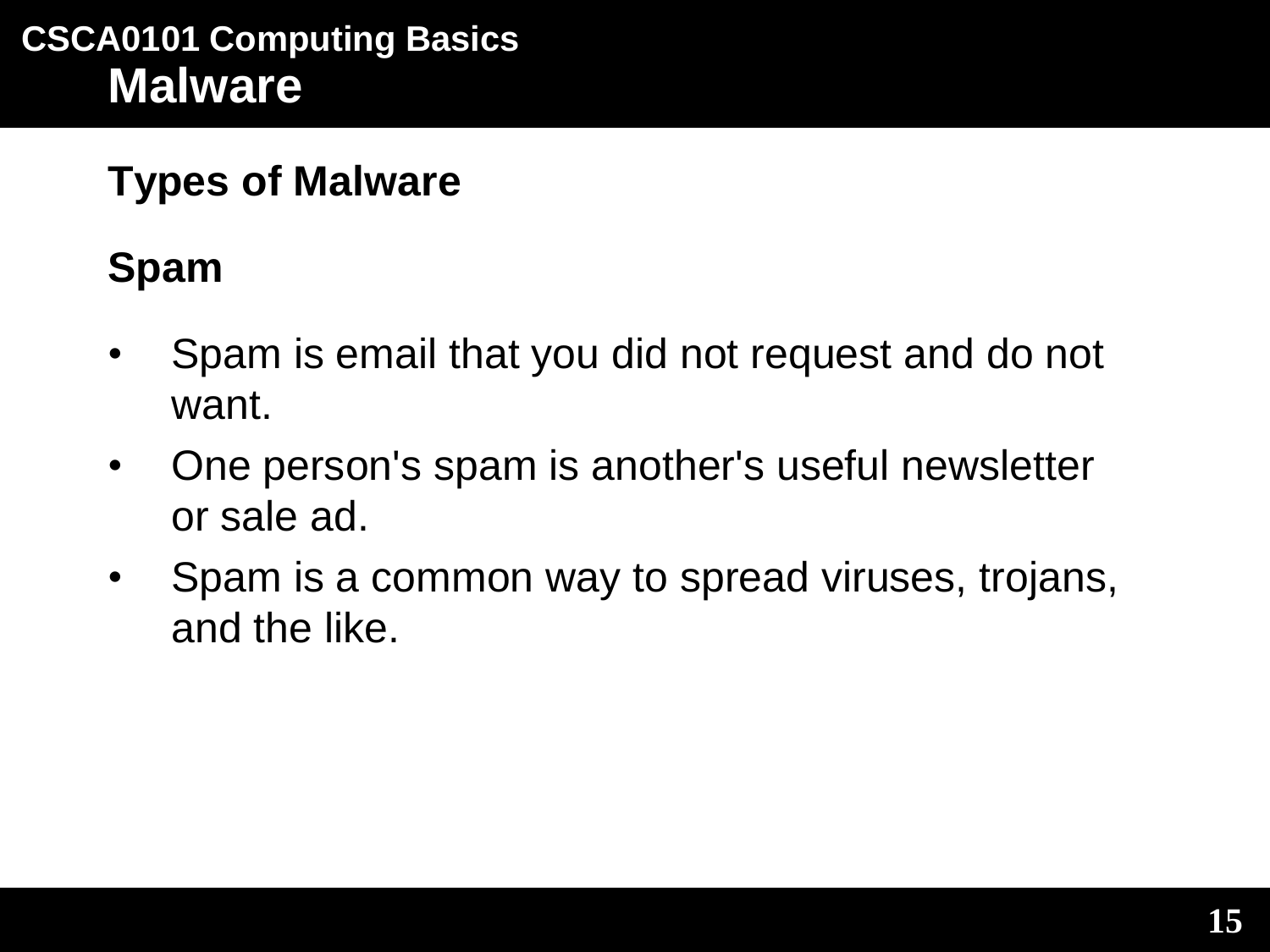### **Types of Malware**

# **Spam**

| From                           | Subject                                                         |
|--------------------------------|-----------------------------------------------------------------|
| Adelaide Fatimah               | a \$12000 watch, we sell at \$200, Quality watches at           |
| antonino rodney                | <b>Goodiest c1alis</b>                                          |
| Irina Gidget                   | FDA Approved Medications: \$1.12/pill forViagr                  |
| <b>△</b> tom@messagingtime     | tom@messagingtimes.com, Up to 20% OFF                           |
| Samantha Hickey                | Enlarge, Widen and Strengthen                                   |
| $\blacksquare$ churchill ravi  | MSG #:19846 The world's largest online presc                    |
| $\blacksquare$ abel yanjun     | MSG #:84037 World's lowest prices on largest                    |
| Maureen Orr                    | Recapture a bit of your youth again                             |
| manako258@yahoo.c              | ؞؞؍ۿ٫ۨؾؘ <i>ؘ</i> —]ڷ٫ڷ؋؋؍؉٫ڲ؍ڋ؉ٛۿ٫ؾ؎ٛؖ؉ؖٚٳۅ۩ۿ۩ػ۩ػ۩ٵٛ۩۩         |
| Jerald Shook                   | a xmas gift to your wife is your bigger PE gs ft                |
| Blanca Petty                   | Mit und schaffen Sie das was Frauen wollern!                    |
| <b>△Lynne Mcneal</b>           | xp oem software                                                 |
| $\blacksquare$ emerson forrest | from Stella Vargas                                              |
| Revolution Jobs                | Hundreds of digital careers on Revolution Jobs                  |
| Auto Loan Department           | <b>GET APPROVED!</b>                                            |
| $\blacksquare$ jacquelyn       | hi from jacquelyn                                               |
| ParkRoyalCancun                | Visit Cancun With A 3 Night Free Stay - No Pur                  |
| Colon Cleanse Samples          | View this LifeChanging Breakthrough                             |
| o05689ok97@tom.com             | …,مُت–]لَّـ(تَ•¢,½,ڠ,مُ تَمَرَّت–مُ أَ*وِ□مُ كِ□Aُ قَ□أَ*تَا 40 |
| $-1 - 11 - -12$                |                                                                 |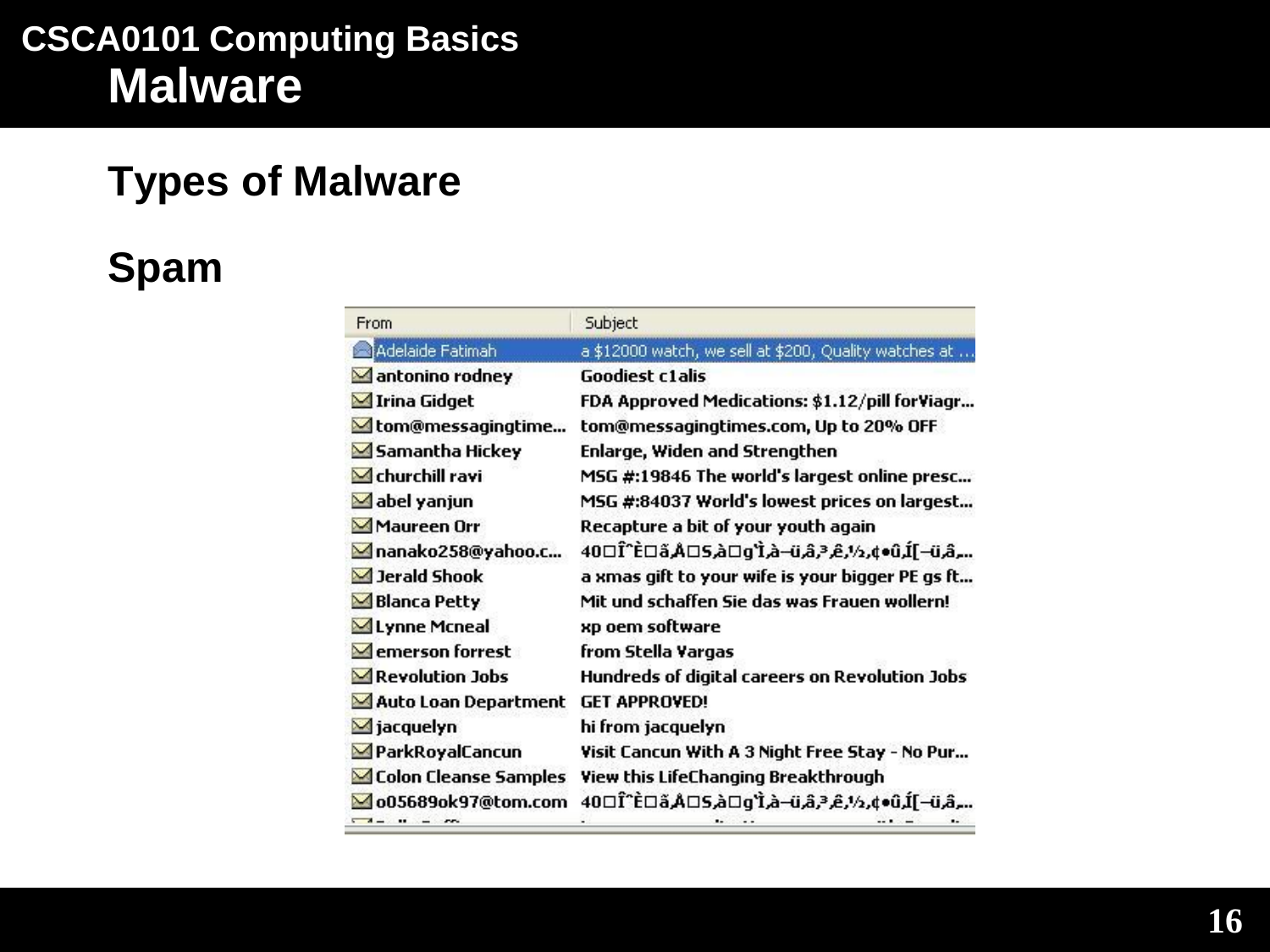### **Adware**

- Adware (short for advertising-supported software) is a type of malware that automatically delivers advertisements.
- Common examples of adware include pop-up ads on websites and advertisements that are displayed by software.
- Often times software and applications offer "free" versions that come bundled with adware.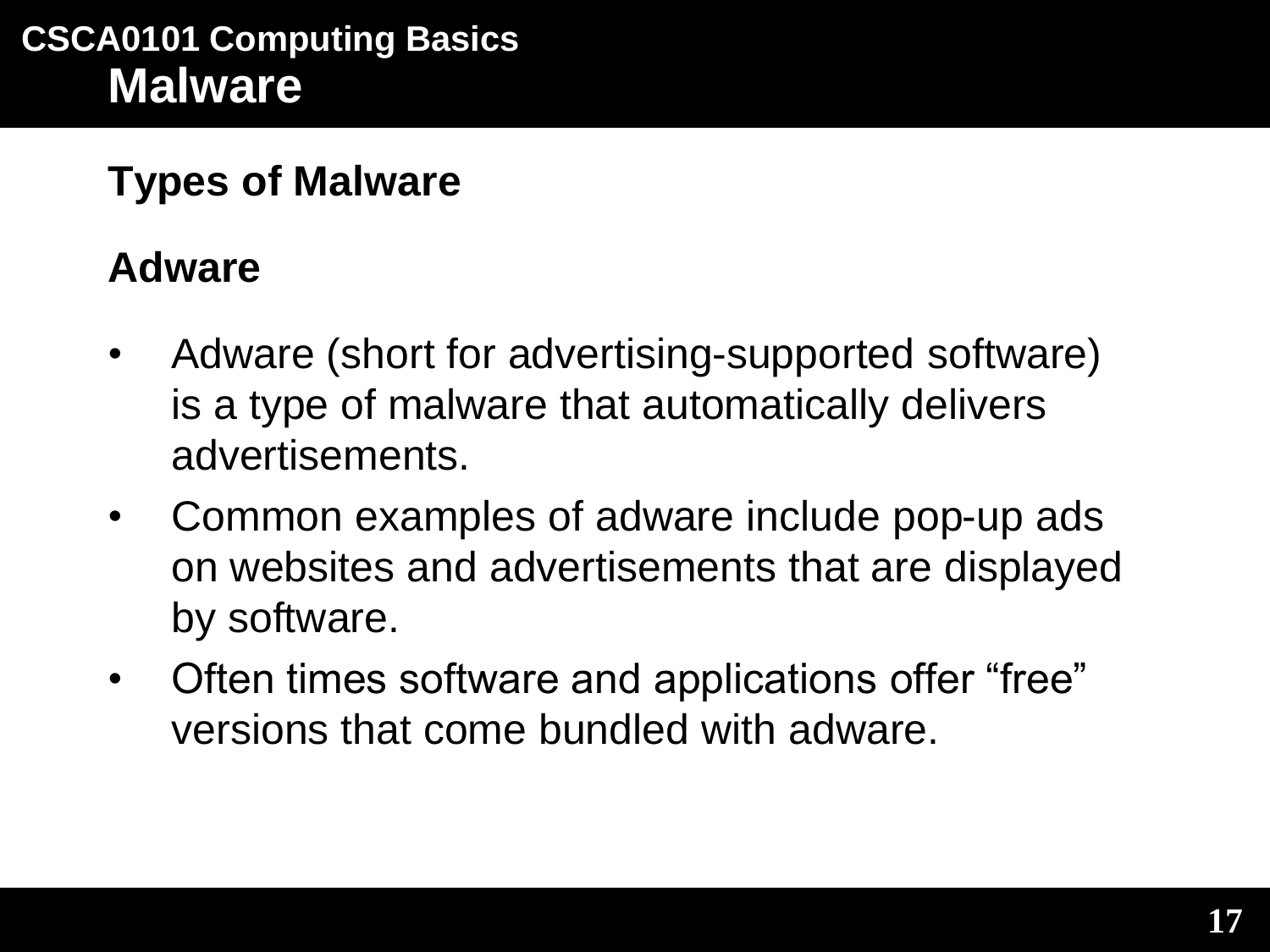### **Types of Malware**

### **Adware**

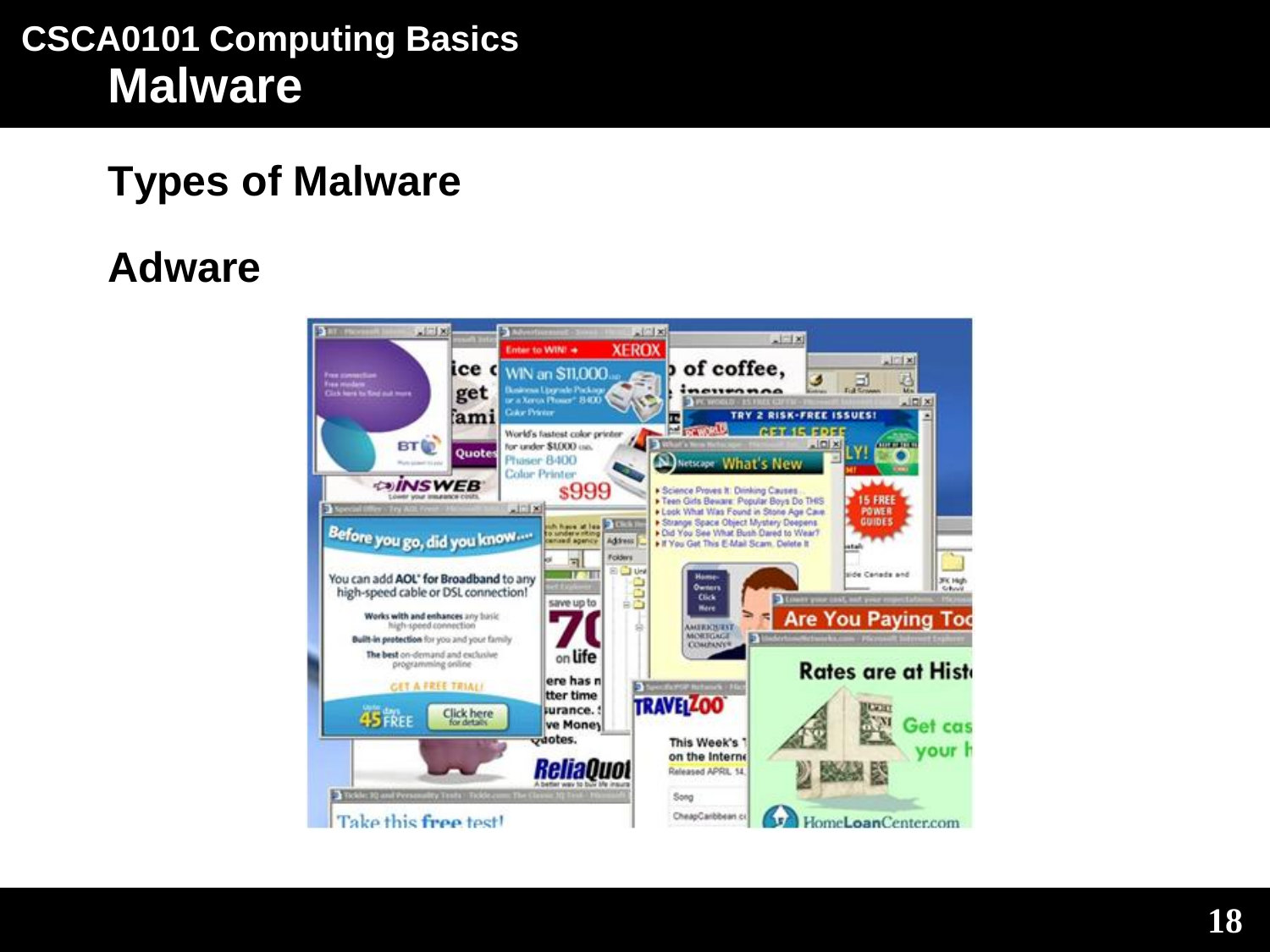#### **Ransomware**

- Ransomware is a form of malware that essentially holds a computer system captive while demanding a ransom.
- The malware restricts user access to the computer either by encrypting files on the hard drive or locking down the system and displaying messages that are intended to force the user to pay the malware creator to remove the restrictions and regain access to their computer.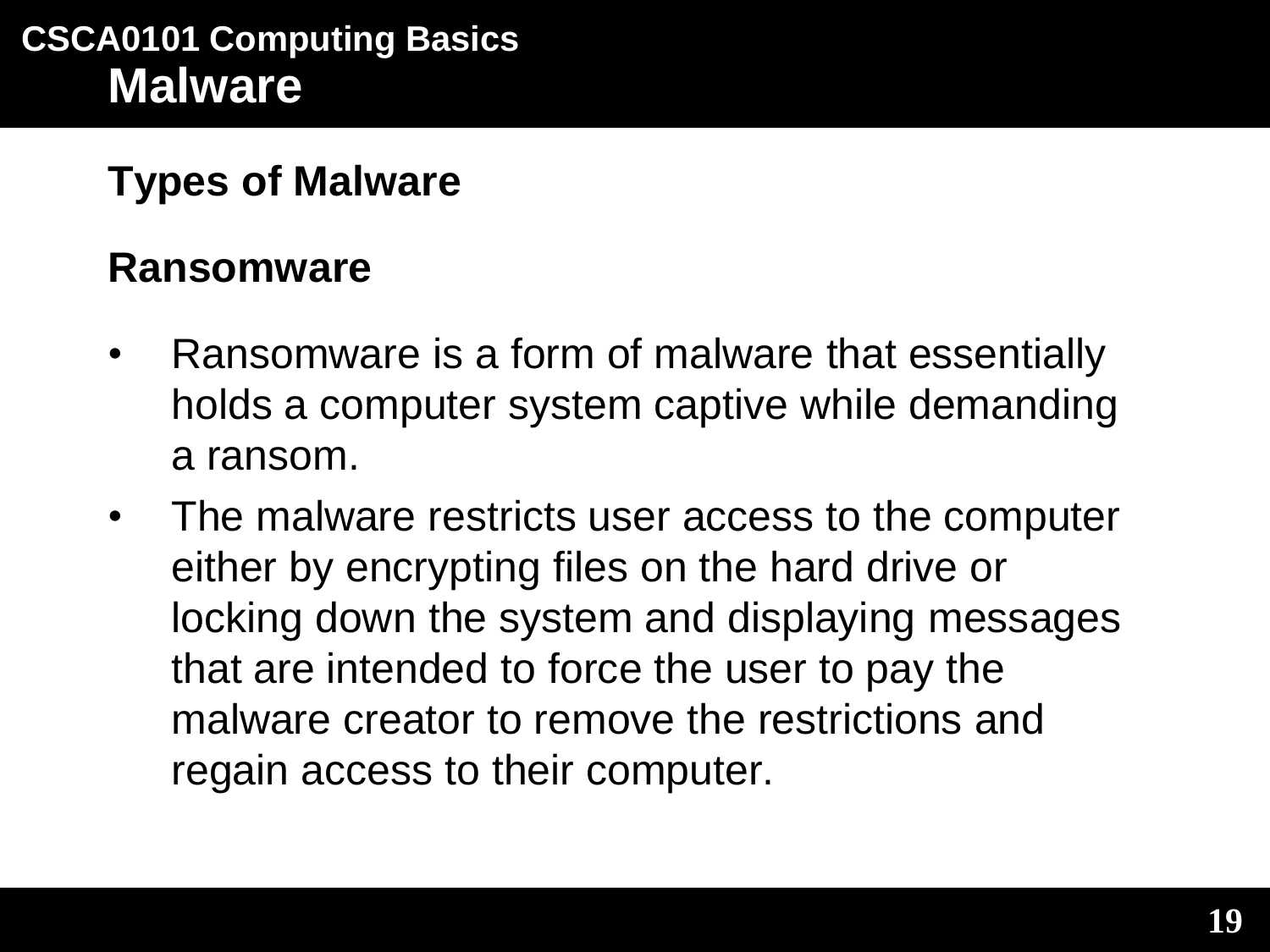#### **How Malware Spreads?**

- Malware is a program that must be triggered or somehow executed before it can infect your computer system and spread to others.
- Here are some examples on how malware is distributed:
	- a) Social network
	- b) Pirated software
	- c) Removable media
	- d) Emails
	- e) Websites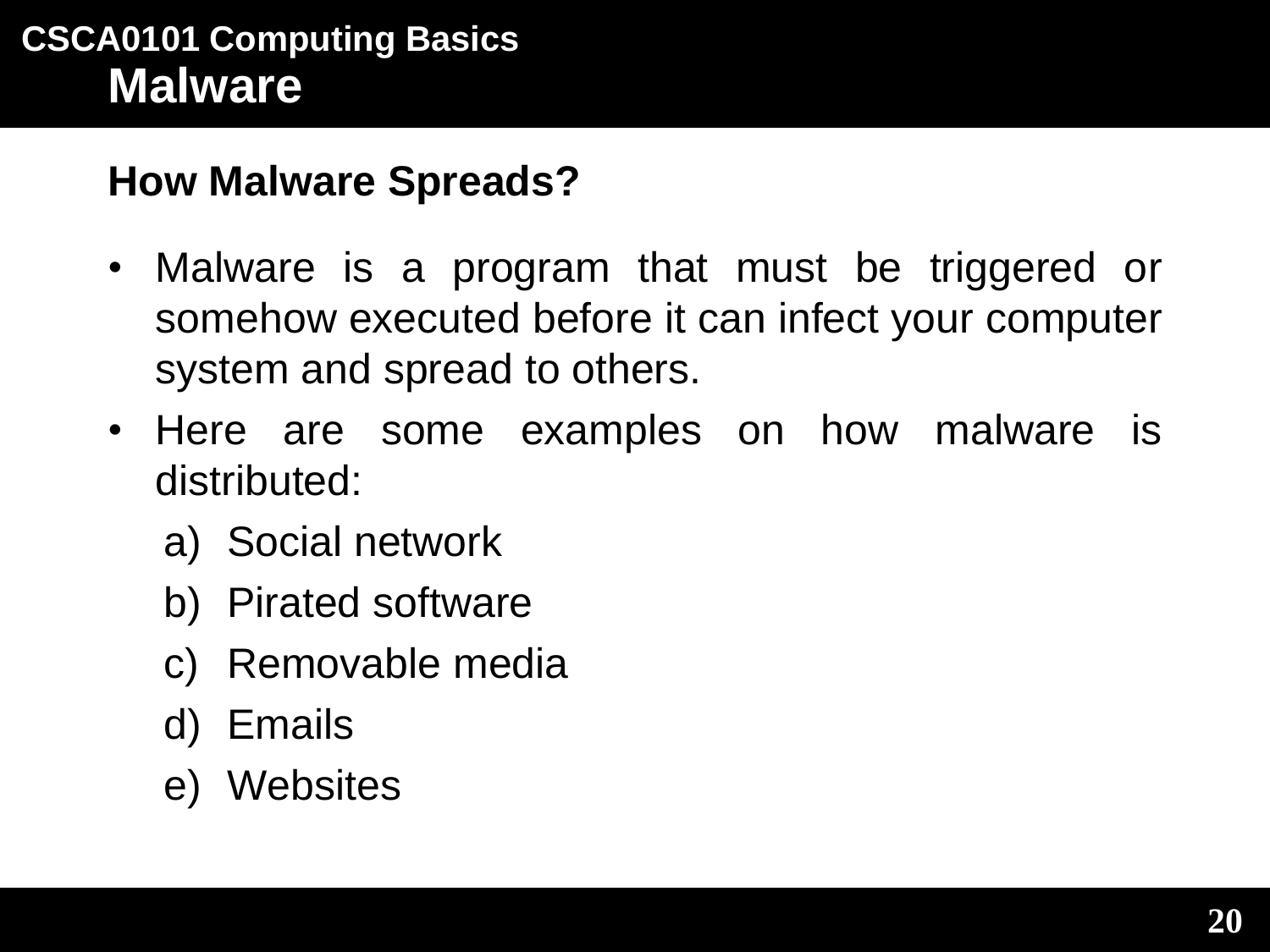**Damages**

### **1. Data Loss**

• Many viruses and Trojans will attempt to delete files or wipe hard drives when activated, but even if you catch the infection early, you may have to delete infected files.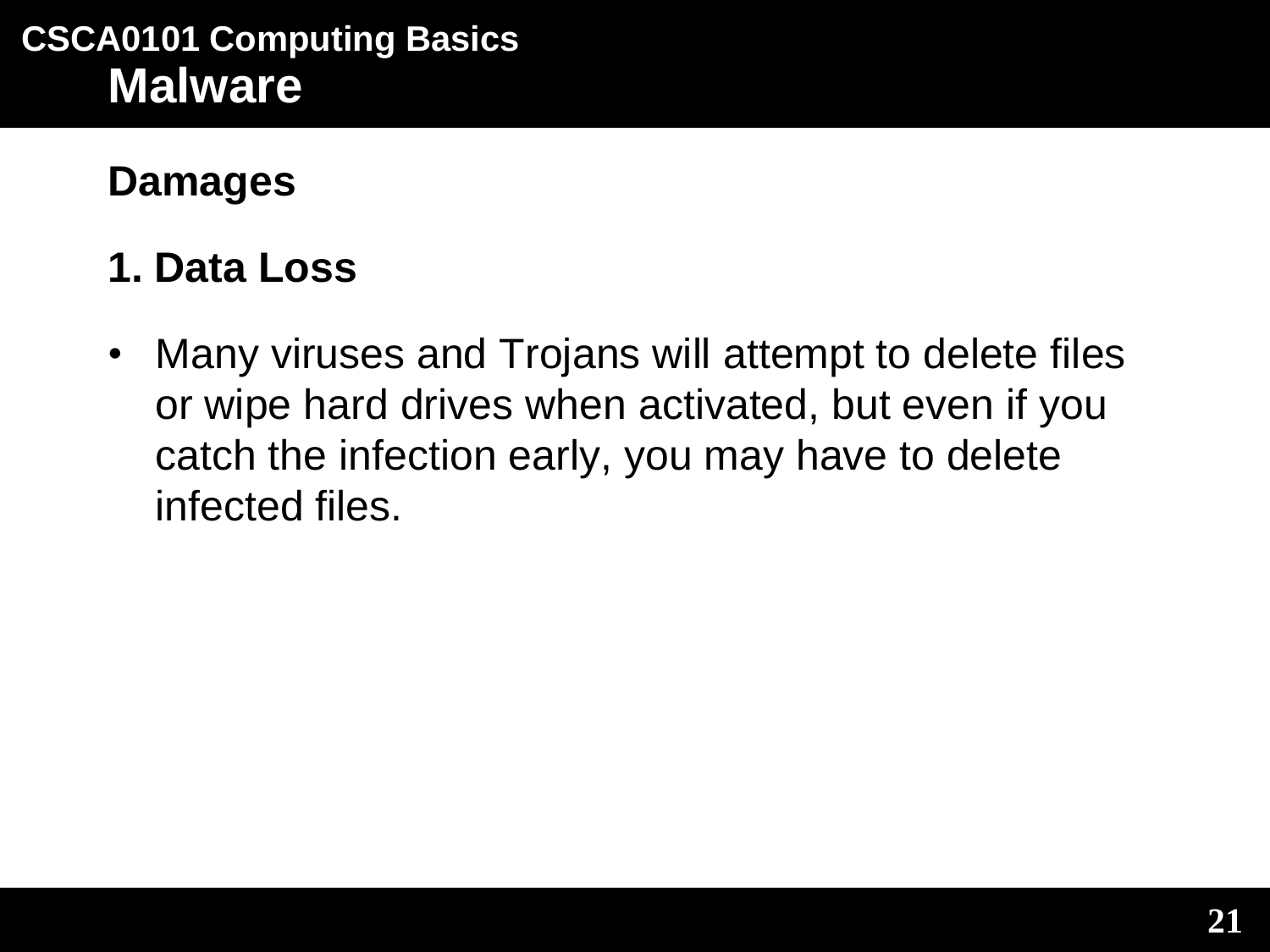#### **Damages**

### **2. Account Theft**

- Many types of malware include keylogger functions, designed to steal accounts and passwords from their targets.
- This can give the malware author access to any of the user's online accounts, including email servers from which the hacker can launch new attacks.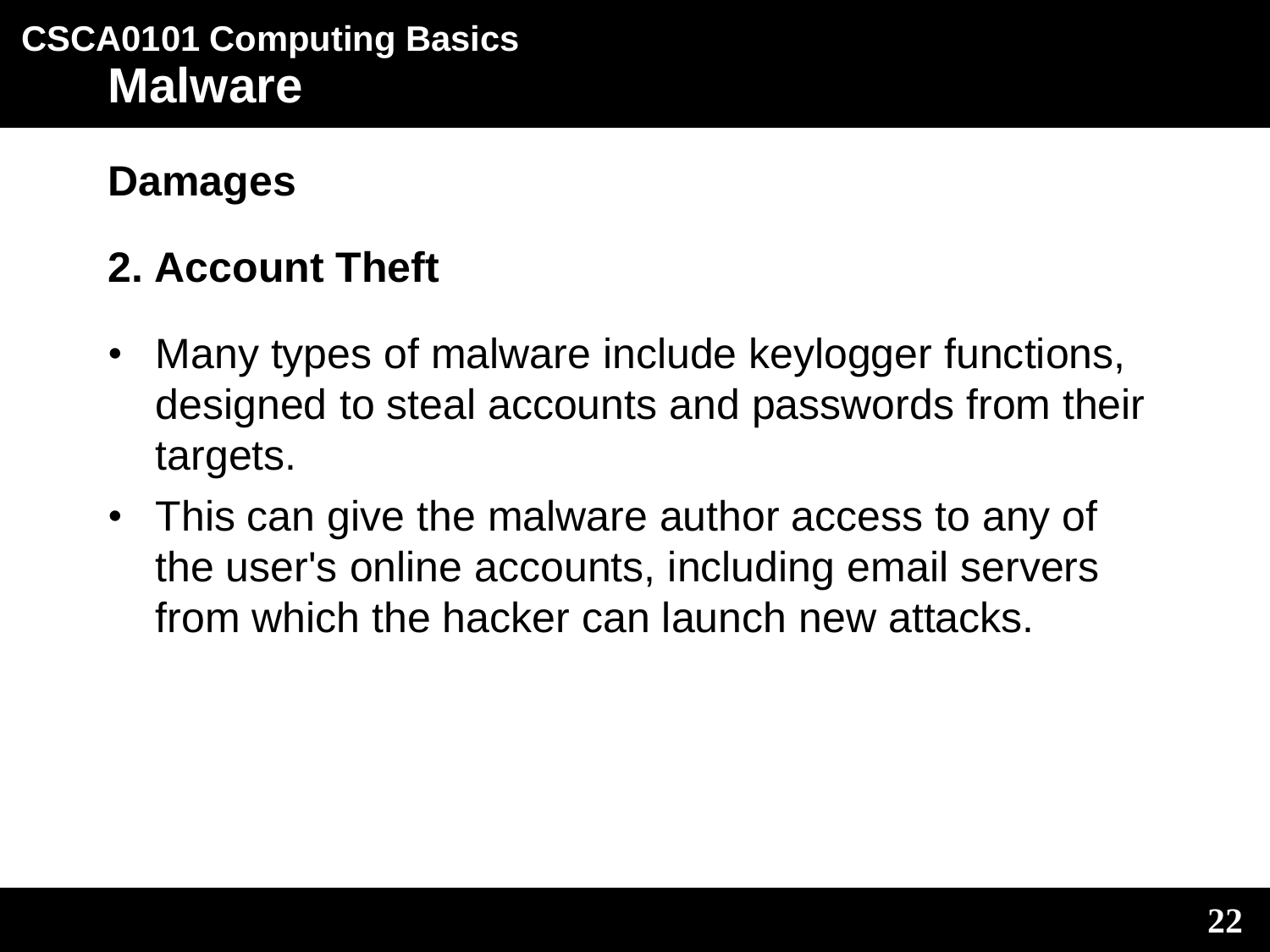#### **Damages**

### **3. Botnets**

- Many types of malware also subvert control over the user's computer, turning it into a "bot" or "zombie."
- Hackers build networks of these commandeered computers, using their combined processing power for tasks like cracking password files or sending out bulk emails.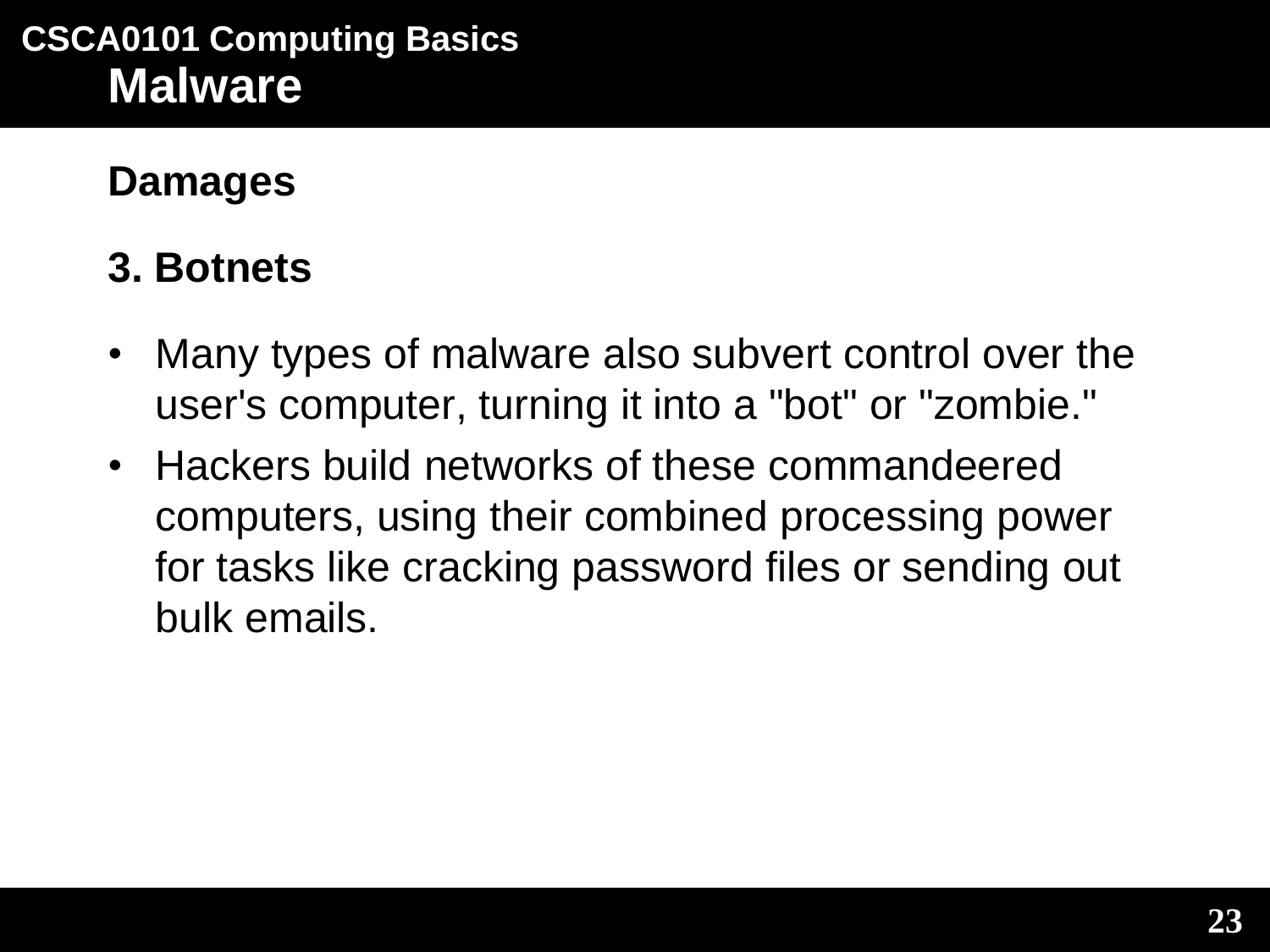#### **Damages**

### **4. Financial Losses**

- If a hacker gains access to a credit card or bank account via a keylogger, he can then use that information to run up charges or drain the account.
- Given the popularity of online banking and bill payment services, a hacker who manages to secrete a keylogger on a user's system for a full month may gain access to the user's entire financial portfolio, allowing him to do as much damage as possible in a single attack.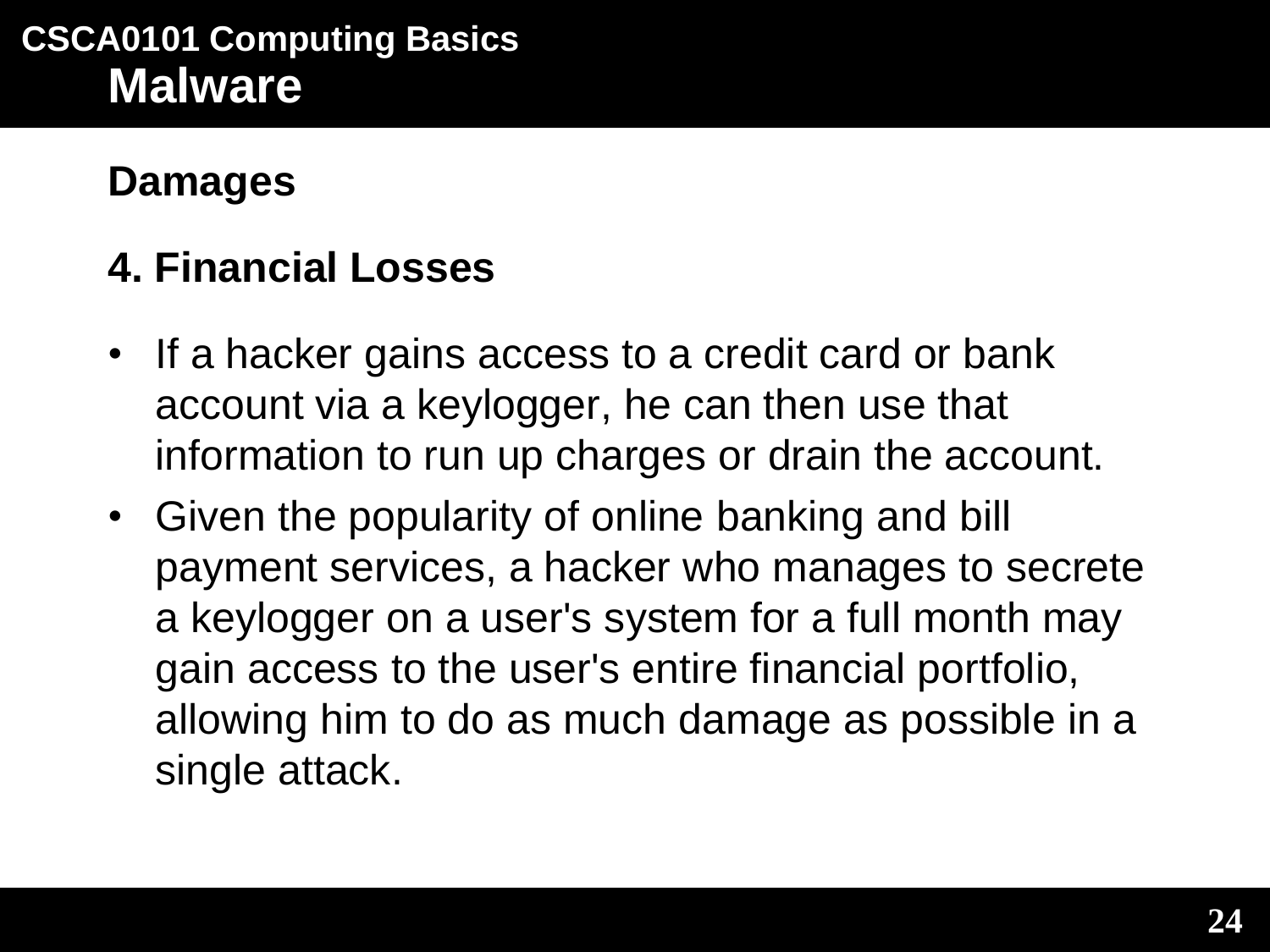#### **How Can You Protect Your Computer?**

- Install protection software.
- Practice caution when working with files from unknown or questionable sources.
- Do not open e-mail if you do not recognize the sender.
- Download files only from reputable Internet sites.
- Install firewall.
- Scan your hard drive for viruses monthly.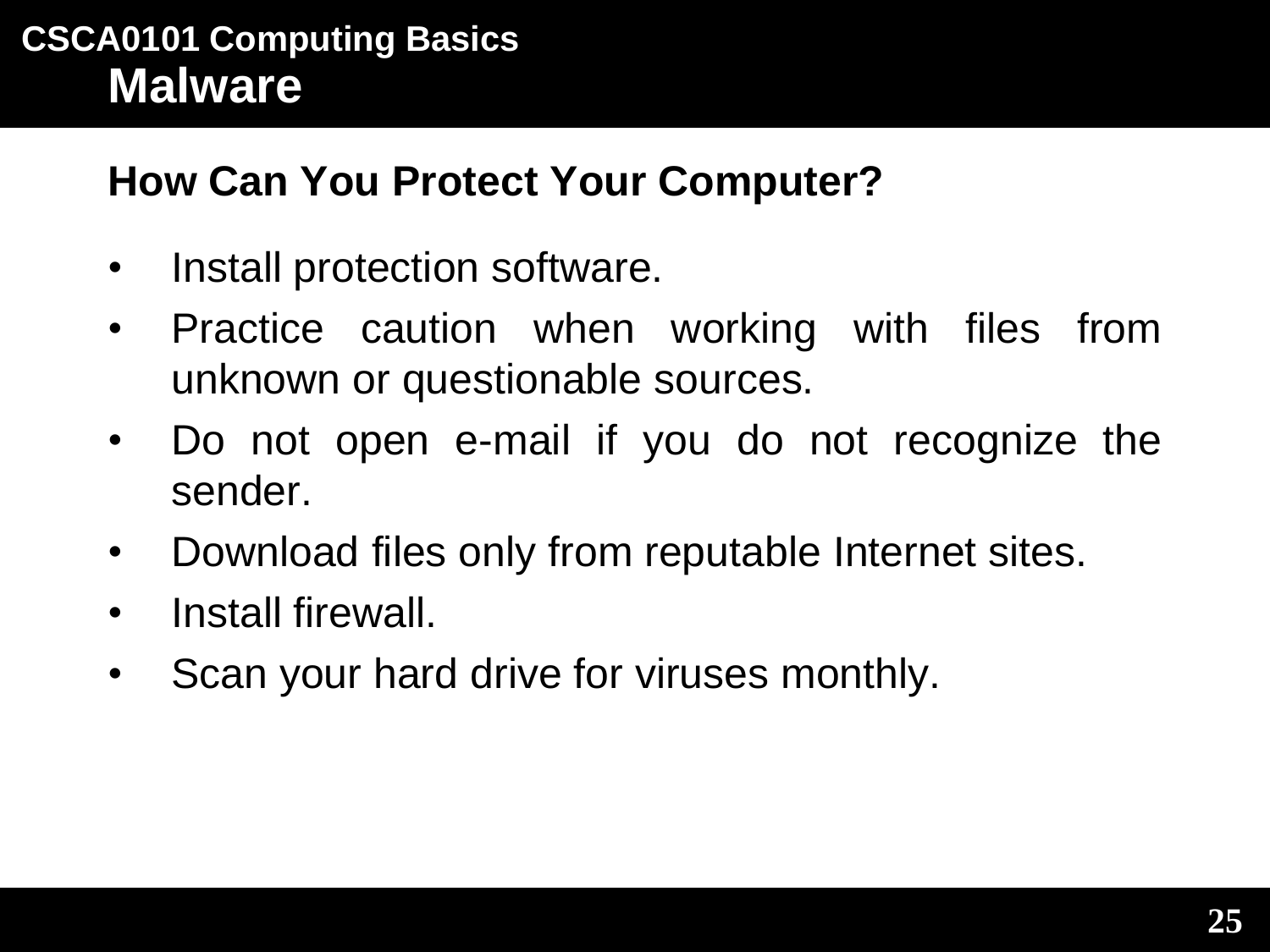### **Symptoms**

- Increased CPU usage
- Slow computer or web browser speeds
- Problems connecting to networks
- Freezing or crashing
- Modified or deleted files
- Appearance of strange files, programs, or desktop icons
- Programs running, turning off, or reconfiguring themselves (malware will often reconfigure or turn off antivirus and firewall programs)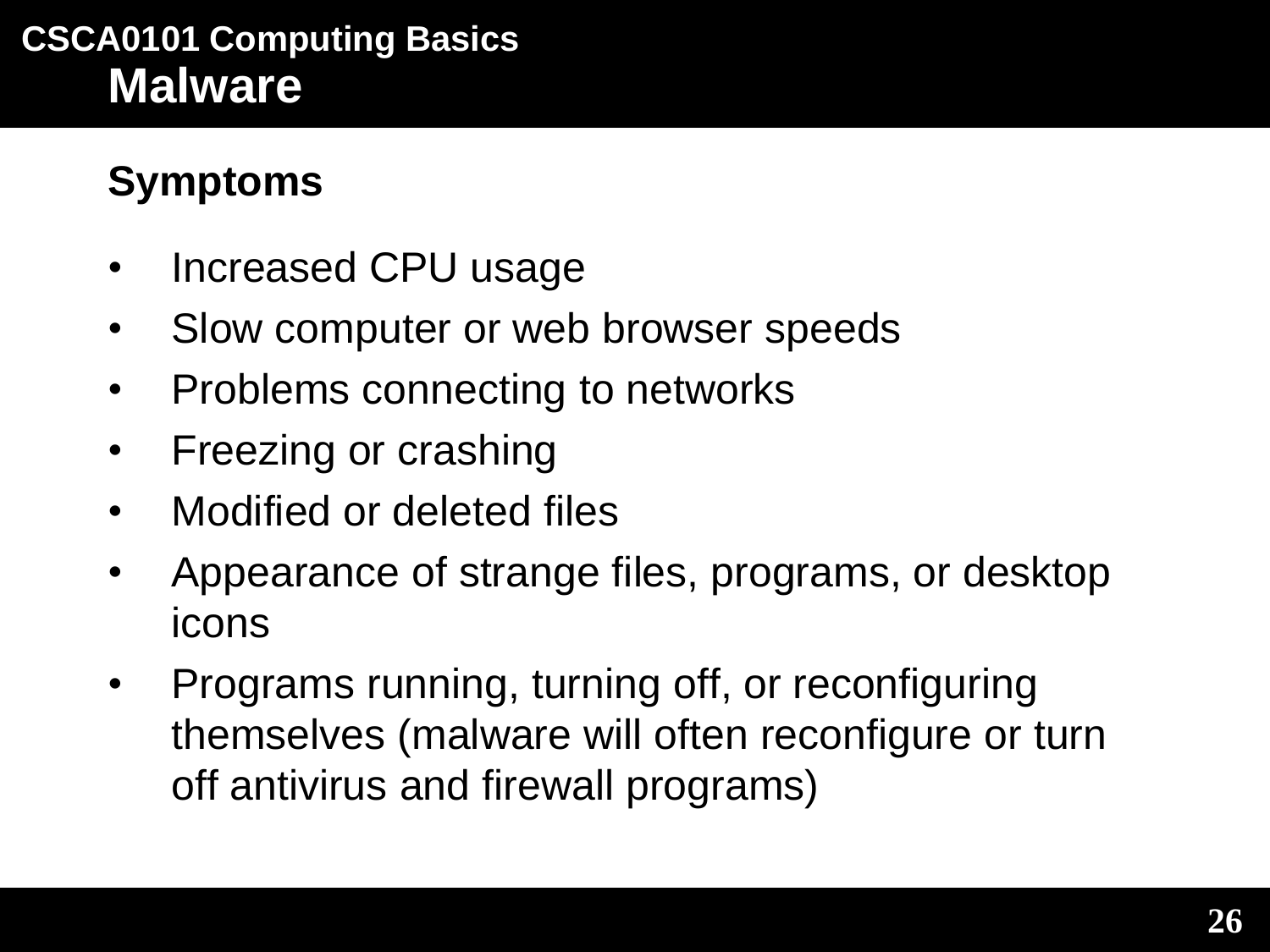## **Symptoms**

- Strange computer behavior
- Emails/messages being sent automatically and without user's knowledge (a friend receives a strange email from you that you did not send)
- There seems to be a lot of network activity when you are not using the network
- The available memory on your computer is lower than it should be
- Programs or files appear or disappear without your knowledge
- File names are changed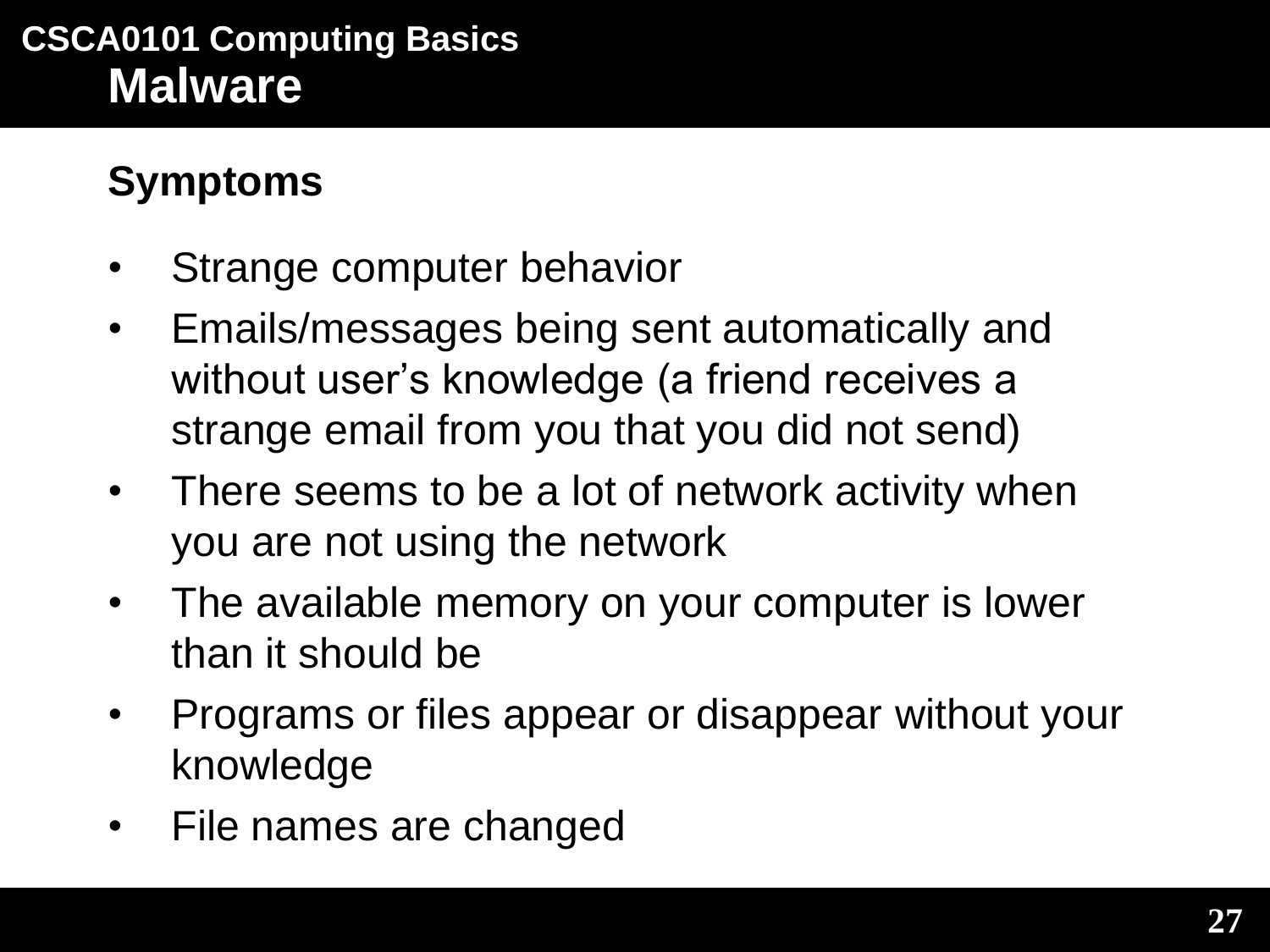# **Anti-Malware Program**

- Anti-Malware program is used to prevent, detect, and remove computer viruses, worms, trojan horses and any other type of malware.
- Examples of Anti-Malware program:
	- Antivirus program
	- Anti-spyware program
	- Anti-spam program
	- Firewall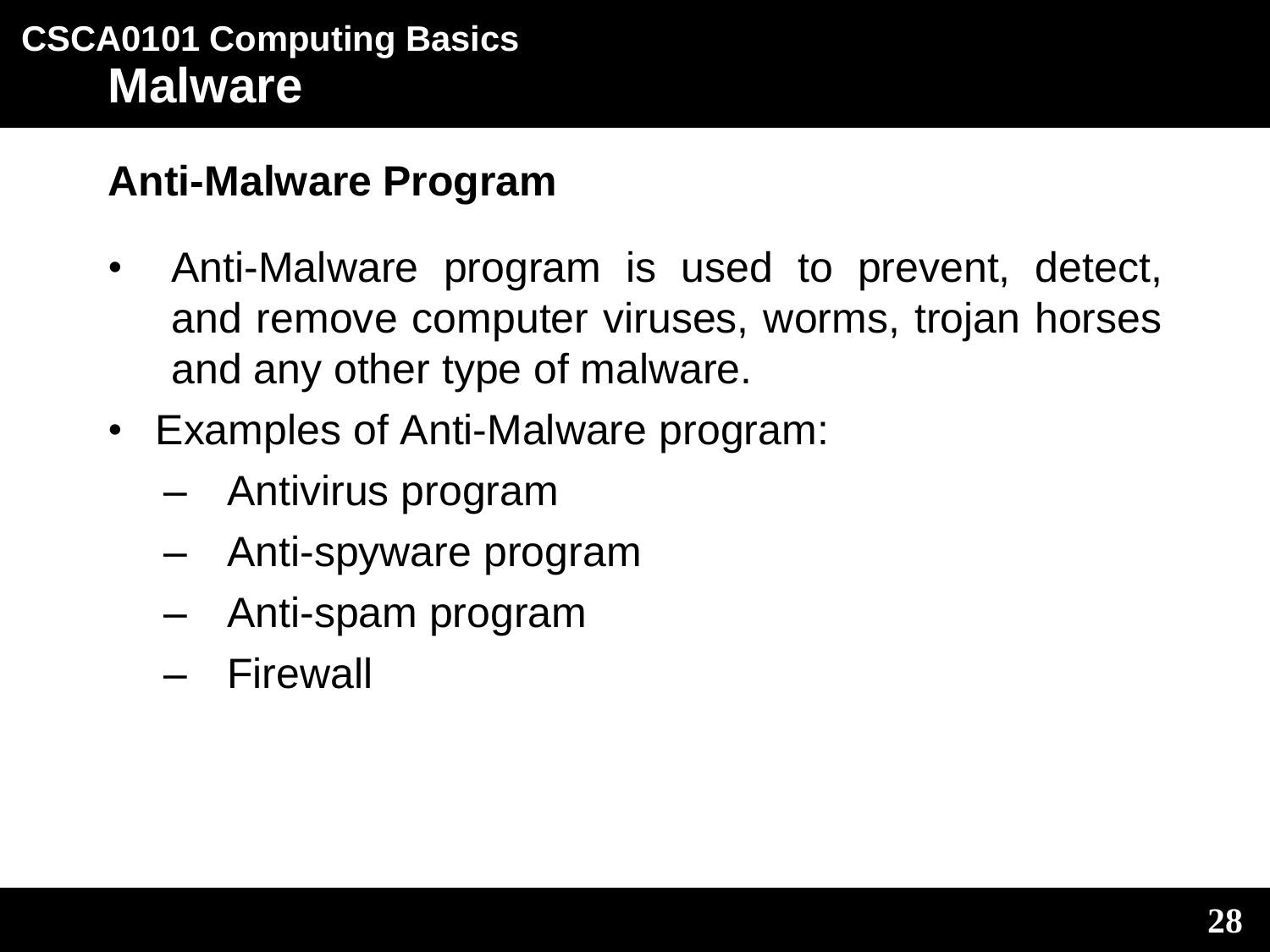### **Antivirus Program**

- "Antivirus" is protective software designed to defend your computer against malicious software.
- In order to be an effective defense, the antivirus software needs to run in the background at all times, and should be kept updated so it recognizes new versions of malicious software.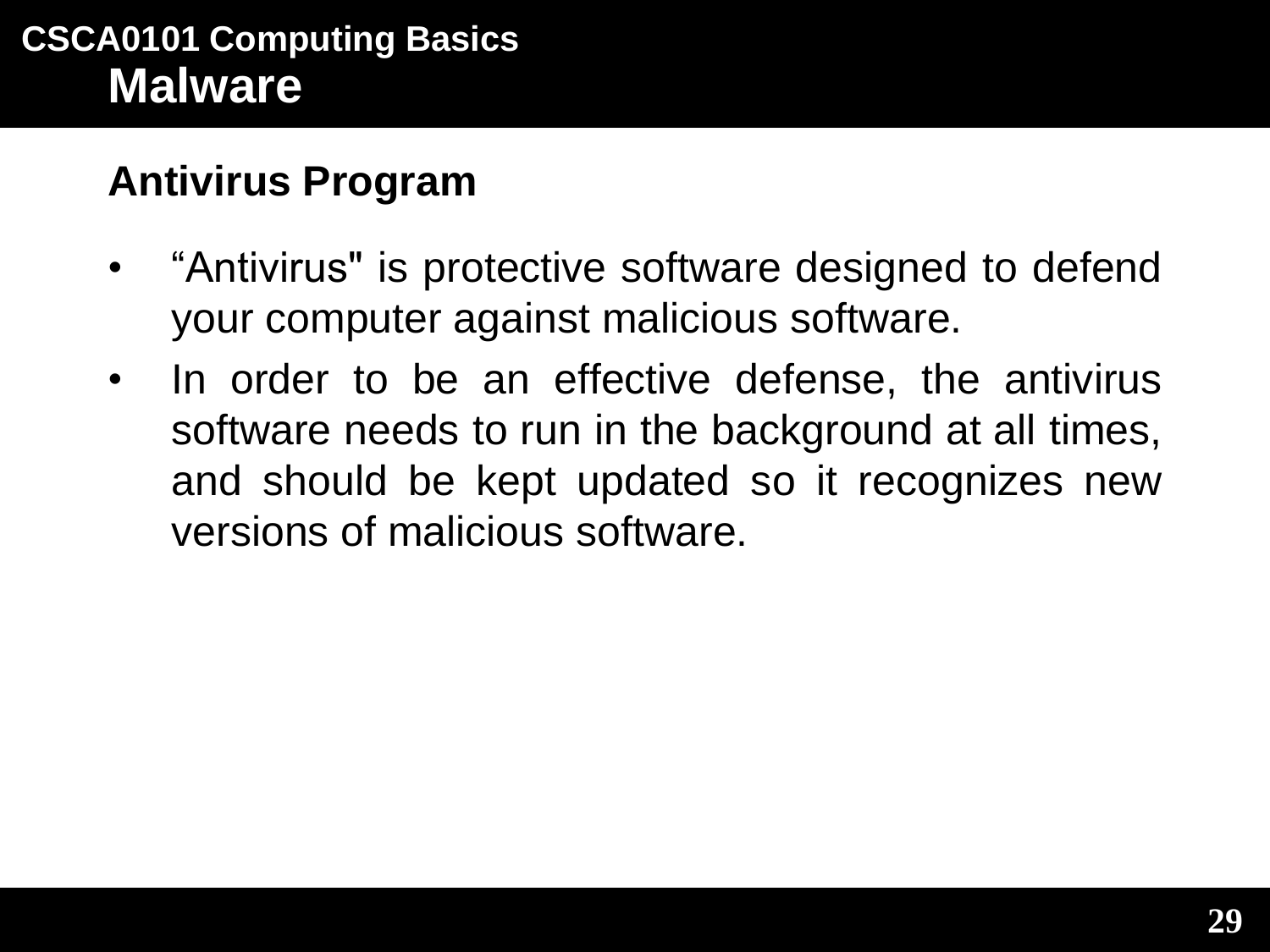# **Examples of Antivirus Program**

- Norton Antivirus
- AVG
- Kaspersky
- Avast!
- PC-Cilin
- McAffee
- Avira

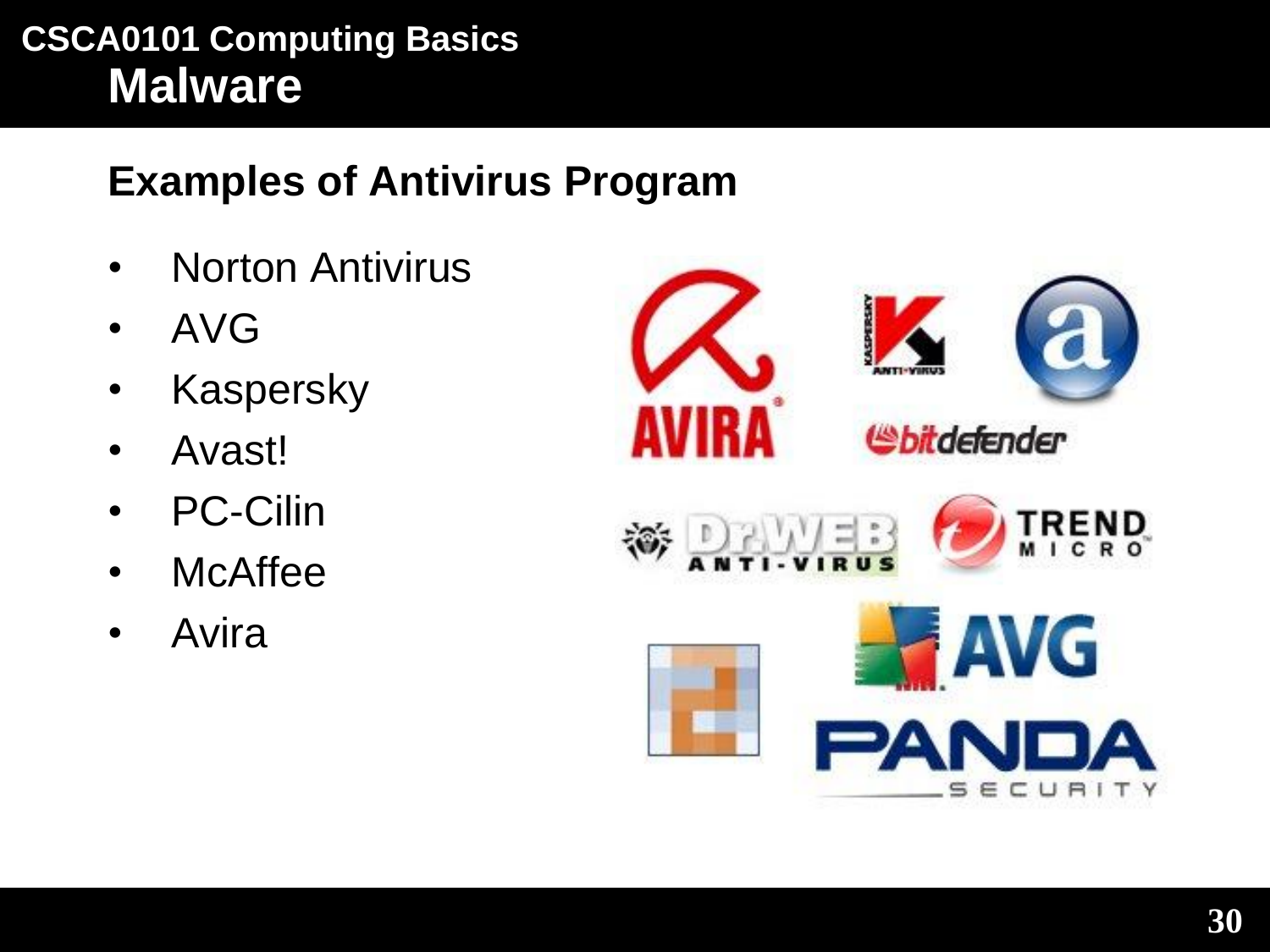# **Anti-Spyware Program**

- Anti-spyware program is a type of program designed to prevent and detect unwanted spyware program installations and to remove those programs if installed.
- Examples of Anti-spyware program:
	- Spyware Doctor
	- AVG Anti-spyware
	- STOPzilla
	- Spysweeper

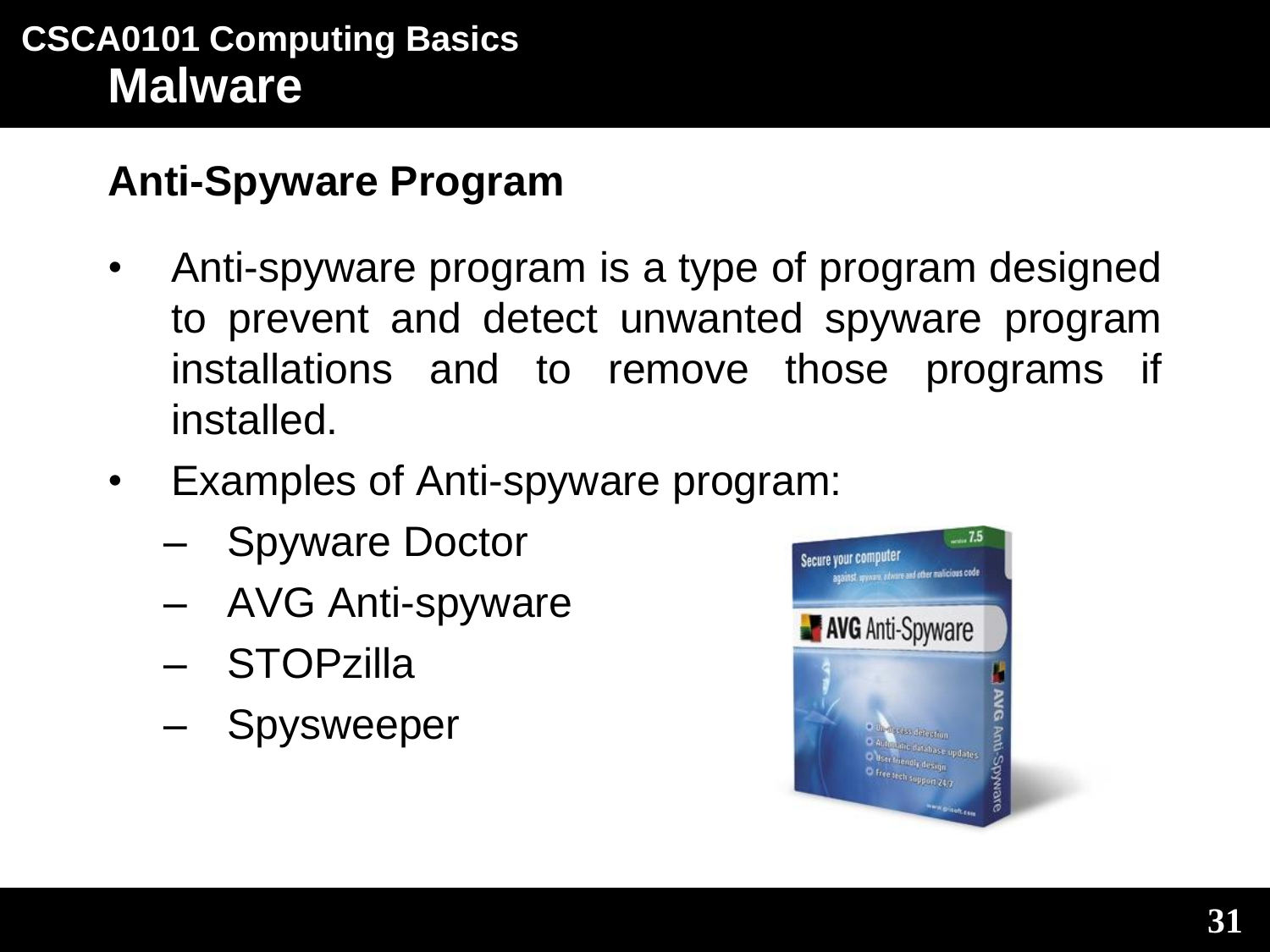# **Anti-Spam Program**

• Anti-spam software tries to identify useless or dangerous messages for you.